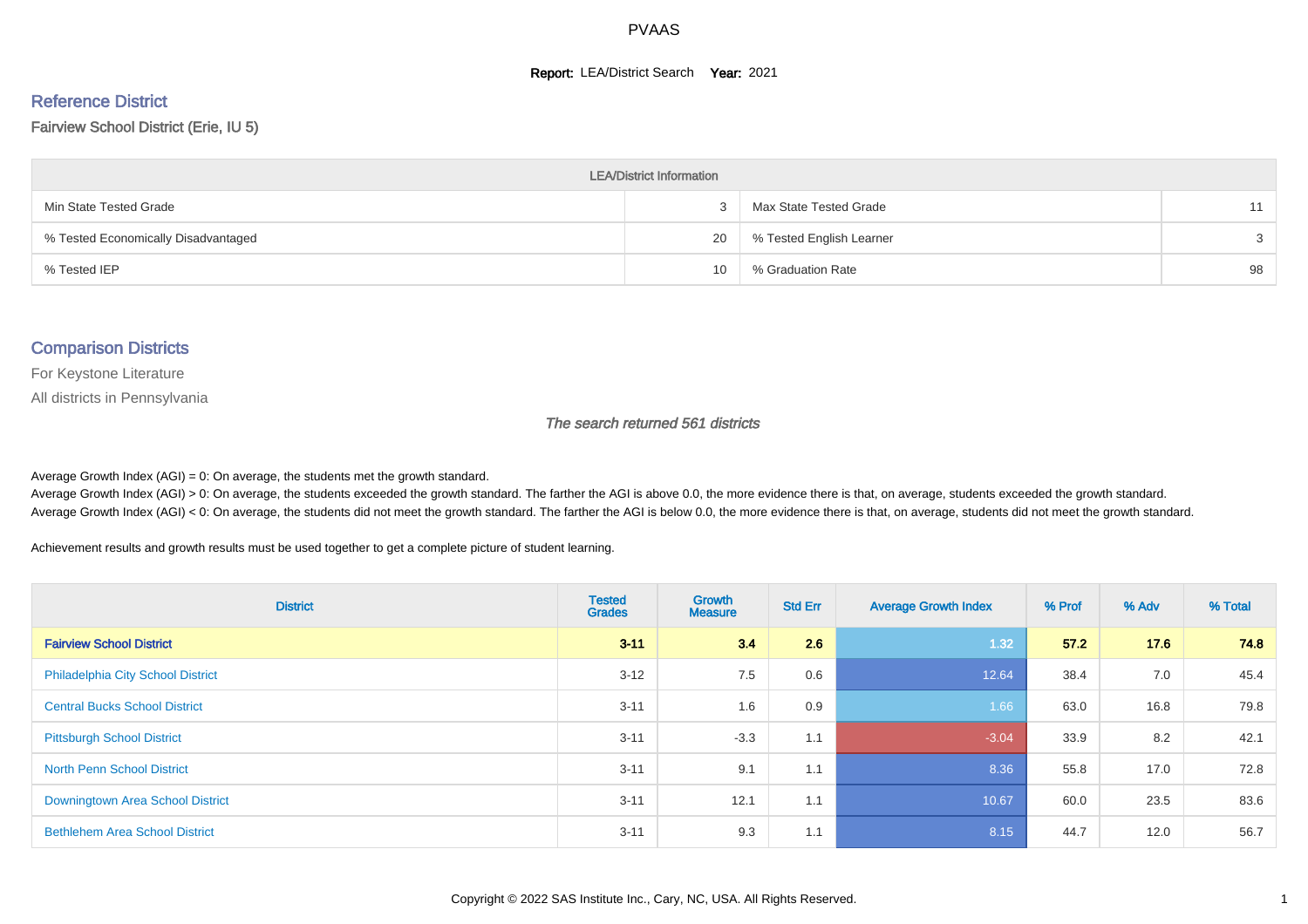| <b>District</b>                           | <b>Tested</b><br><b>Grades</b> | <b>Growth</b><br><b>Measure</b> | <b>Std Err</b> | <b>Average Growth Index</b> | % Prof | % Adv | % Total |
|-------------------------------------------|--------------------------------|---------------------------------|----------------|-----------------------------|--------|-------|---------|
| <b>Fairview School District</b>           | $3 - 11$                       | 3.4                             | 2.6            | 1.32                        | 57.2   | 17.6  | 74.8    |
| <b>Council Rock School District</b>       | $3 - 11$                       | 8.9                             | 1.2            | 7.65                        | 62.8   | 16.6  | 79.4    |
| <b>West Chester Area School District</b>  | $3 - 11$                       | 12.6                            | 1.2            | 10.38                       | 66.8   | 20.2  | 87.0    |
| <b>Parkland School District</b>           | $3 - 11$                       | 5.3                             | 1.2            | 4.30                        | 58.0   | 22.3  | 80.4    |
| <b>Cumberland Valley School District</b>  | $3 - 12$                       | 18.5                            | 1.3            | 14.64                       | 60.7   | 23.4  | 84.1    |
| <b>East Penn School District</b>          | $3 - 11$                       | 4.1                             | 1.3            | 3.27                        | 55.8   | 11.5  | 67.3    |
| <b>Lower Merion School District</b>       | $3 - 11$                       | 19.0                            | 1.3            | 14.93                       | 55.6   | 29.9  | 85.5    |
| <b>North Allegheny School District</b>    | $3 - 11$                       | 17.4                            | 1.3            | 13.52                       | 59.5   | 28.1  | 87.6    |
| <b>Central Dauphin School District</b>    | $3 - 11$                       | 4.4                             | 1.3            | 3.32                        | 53.3   | 7.4   | 60.7    |
| <b>Chambersburg Area School District</b>  | $3 - 11$                       | $-9.5$                          | 1.3            | $-7.20$                     | 42.7   | 8.6   | 51.4    |
| <b>Neshaminy School District</b>          | $3 - 11$                       | 4.0                             | 1.3            | 3.02                        | 58.7   | 9.5   | 68.2    |
| <b>Spring-Ford Area School District</b>   | $3 - 11$                       | $6.0\,$                         | 1.3            | 4.46                        | 60.8   | 16.5  | 77.4    |
| <b>Allentown City School District</b>     | $3 - 12$                       | 5.3                             | 1.4            | 3.88                        | 25.3   | 2.7   | 28.0    |
| <b>Reading School District</b>            | $3 - 11$                       | 10.1                            | 1.4            | 7.25                        | 24.7   | 2.4   | 27.2    |
| <b>West Shore School District</b>         | $3 - 12$                       | $5.0\,$                         | 1.4            | 3.59                        | 54.2   | 9.4   | 63.6    |
| <b>Seneca Valley School District</b>      | $3 - 11$                       | $-1.4$                          | 1.4            | $-0.99$                     | 57.2   | 11.4  | 68.6    |
| <b>Hazleton Area School District</b>      | $3 - 11$                       | 9.6                             | 1.4            | 6.77                        | 45.0   | 7.8   | 52.9    |
| <b>Easton Area School District</b>        | $3 - 12$                       | $-4.1$                          | 1.4            | $-2.91$                     | 39.9   | 4.0   | 43.9    |
| <b>Hempfield School District</b>          | $3 - 11$                       | 0.1                             | 1.4            | 0.08                        | 58.2   | 9.9   | 68.2    |
| <b>State College Area School District</b> | $3 - 11$                       | 20.5                            | 1.4            | 14.33                       | 58.0   | 25.9  | 84.0    |
| <b>Pennridge School District</b>          | $3 - 10$                       | $-16.8$                         | 1.4            | $-11.59$                    | 46.8   | 8.0   | 54.9    |
| <b>Lancaster School District</b>          | $3 - 12$                       | $-15.8$                         | 1.5            | $-10.90$                    | 14.6   | 2.3   | 16.9    |
| Mt Lebanon School District                | $3 - 11$                       | $-1.0$                          | 1.5            | $-0.70$                     | 61.9   | 24.0  | 85.9    |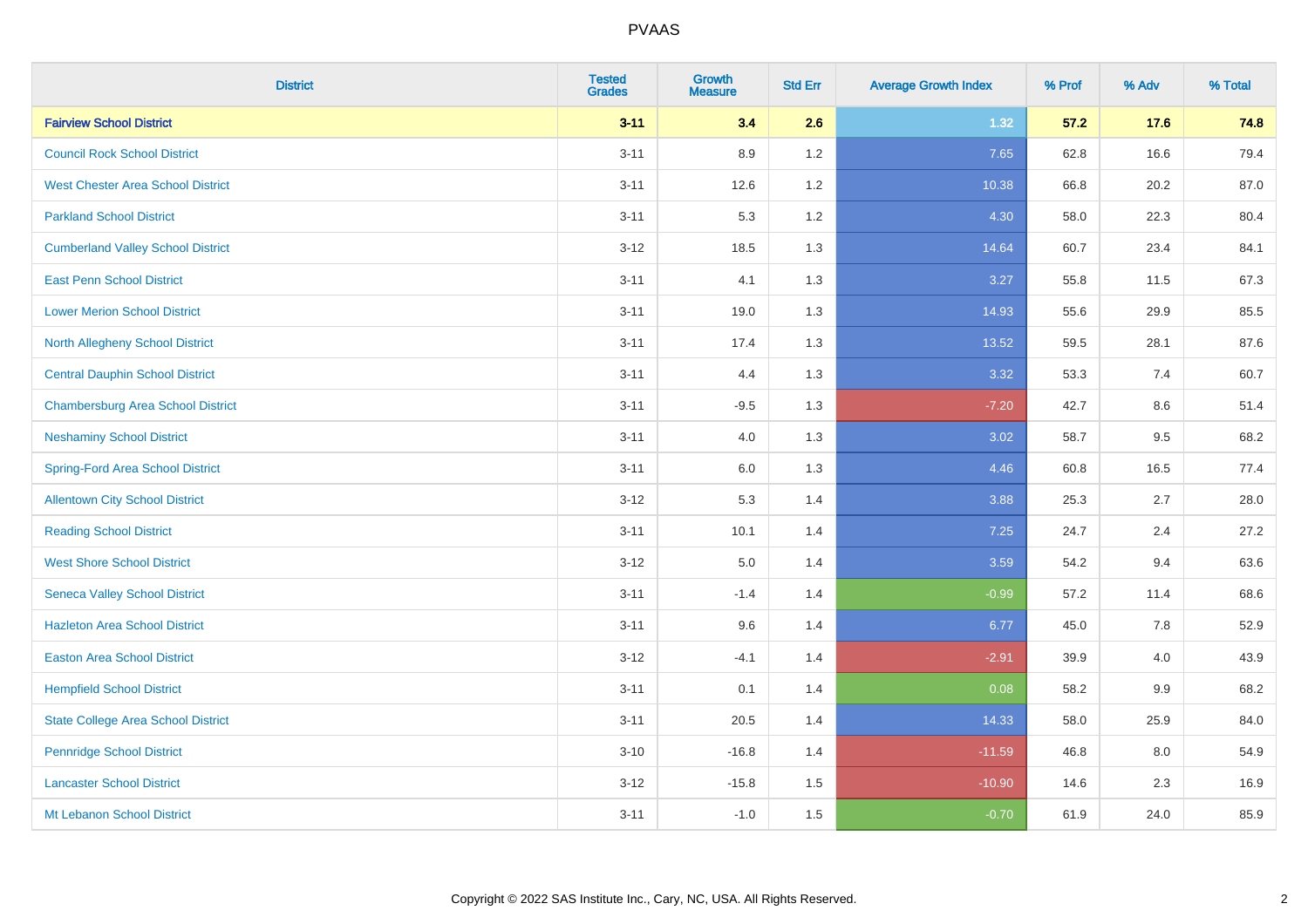| <b>District</b>                           | <b>Tested</b><br><b>Grades</b> | <b>Growth</b><br><b>Measure</b> | <b>Std Err</b> | <b>Average Growth Index</b> | % Prof | % Adv | % Total |
|-------------------------------------------|--------------------------------|---------------------------------|----------------|-----------------------------|--------|-------|---------|
| <b>Fairview School District</b>           | $3 - 11$                       | 3.4                             | 2.6            | 1.32                        | 57.2   | 17.6  | 74.8    |
| Pocono Mountain School District           | $3 - 12$                       | 6.8                             | 1.5            | 4.62                        | 45.8   | 5.0   | 50.7    |
| <b>Pennsbury School District</b>          | $3 - 11$                       | 11.7                            | 1.5            | 7.90                        | 60.1   | 21.3  | 81.3    |
| <b>Boyertown Area School District</b>     | $3 - 11$                       | $-4.7$                          | 1.5            | $-3.17$                     | 55.2   | 11.3  | 66.5    |
| <b>Wilson School District</b>             | $3 - 12$                       | 8.8                             | 1.5            | 5.96                        | 52.6   | 14.6  | 67.2    |
| <b>Upper Darby School District</b>        | $3 - 12$                       | 6.9                             | 1.5            | 4.62                        | 45.0   | 6.7   | 51.7    |
| <b>Souderton Area School District</b>     | $3 - 11$                       | 12.4                            | 1.5            | 8.28                        | 61.7   | 15.2  | 76.9    |
| <b>Millcreek Township School District</b> | $3 - 11$                       | 3.1                             | 1.5            | 2.06                        | 55.6   | 14.2  | 69.7    |
| <b>Haverford Township School District</b> | $3 - 11$                       | 8.0                             | 1.5            | 5.27                        | 53.0   | 25.5  | 78.6    |
| <b>Dallastown Area School District</b>    | $3 - 11$                       | 13.5                            | 1.5            | 8.84                        | 56.0   | 17.9  | 73.8    |
| Pennsylvania Cyber Charter School         | $3 - 11$                       | 11.6                            | 1.5            | 7.54                        | 46.3   | 5.0   | 51.3    |
| <b>Butler Area School District</b>        | $3 - 11$                       | $-6.5$                          | 1.5            | $-4.26$                     | 42.5   | 9.4   | 51.9    |
| <b>Erie City School District</b>          | $3 - 12$                       | $-14.5$                         | 1.6            | $-9.26$                     | 25.4   | 3.0   | 28.4    |
| East Stroudsburg Area School District     | $3 - 11$                       | 0.1                             | 1.6            | 0.05                        | 45.8   | 7.8   | 53.6    |
| <b>Hempfield Area School District</b>     | $3 - 12$                       | 4.6                             | 1.6            | 2.86                        | 53.5   | 20.1  | 73.6    |
| <b>Perkiomen Valley School District</b>   | $3 - 11$                       | $-3.5$                          | 1.6            | $-2.18$                     | 53.8   | 13.4  | 67.2    |
| Northampton Area School District          | $3 - 11$                       | 4.0                             | 1.6            | 2.51                        | 52.3   | 10.8  | 63.1    |
| <b>Norristown Area School District</b>    | $3 - 12$                       | $-12.8$                         | 1.6            | $-7.98$                     | 23.5   | 2.3   | 25.7    |
| <b>Avon Grove School District</b>         | $3 - 10$                       | 10.0                            | 1.6            | 6.26                        | 56.3   | 18.6  | 74.9    |
| <b>Manheim Township School District</b>   | $3 - 12$                       | $-0.9$                          | 1.6            | $-0.58$                     | 53.2   | 15.5  | 68.7    |
| <b>Owen J Roberts School District</b>     | $3 - 11$                       | $-12.3$                         | 1.6            | $-7.61$                     | 57.0   | 11.9  | 69.0    |
| <b>Penn Manor School District</b>         | $3 - 11$                       | $-0.4$                          | 1.6            | $-0.25$                     | 51.9   | 12.6  | 64.5    |
| <b>Canon-Mcmillan School District</b>     | $3 - 11$                       | $-0.8$                          | 1.6            | $-0.50$                     | 58.7   | 15.9  | 74.6    |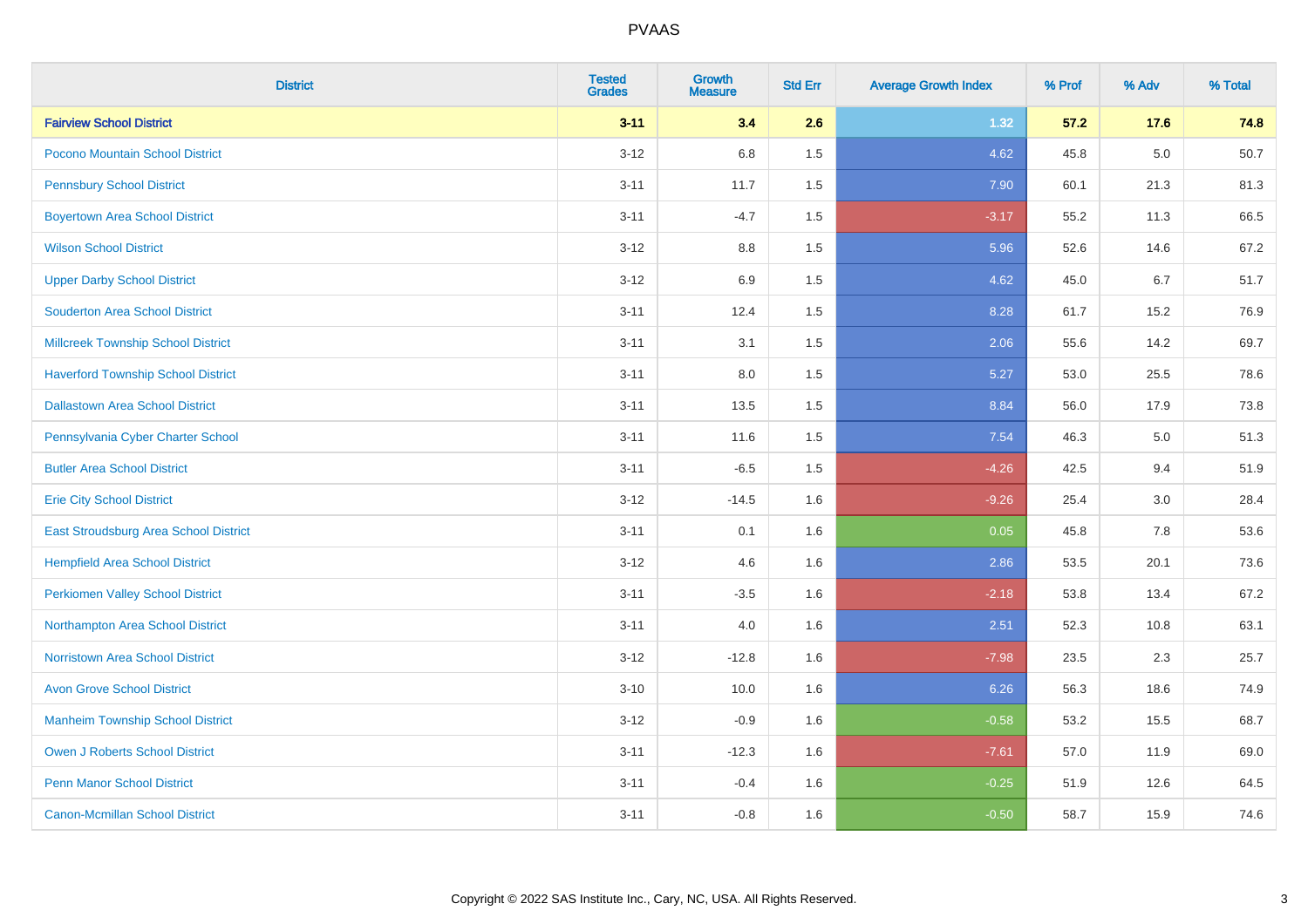| <b>District</b>                             | <b>Tested</b><br><b>Grades</b> | <b>Growth</b><br><b>Measure</b> | <b>Std Err</b> | <b>Average Growth Index</b> | % Prof | % Adv   | % Total |
|---------------------------------------------|--------------------------------|---------------------------------|----------------|-----------------------------|--------|---------|---------|
| <b>Fairview School District</b>             | $3 - 11$                       | 3.4                             | 2.6            | 1.32                        | 57.2   | 17.6    | 74.8    |
| <b>Bensalem Township School District</b>    | $3 - 11$                       | 1.6                             | 1.6            | 0.98                        | 38.8   | $8.3\,$ | 47.1    |
| Altoona Area School District                | $3 - 12$                       | 3.3                             | 1.6            | 1.99                        | 47.7   | 8.2     | 55.9    |
| <b>Quakertown Community School District</b> | $3 - 12$                       | $-4.4$                          | 1.6            | $-2.70$                     | 56.5   | 10.0    | 66.6    |
| <b>Cornwall-Lebanon School District</b>     | $3 - 11$                       | 8.3                             | 1.6            | 5.08                        | 47.2   | 8.4     | 55.6    |
| <b>Ridley School District</b>               | $3 - 12$                       | 10.0                            | 1.6            | 6.10                        | 45.6   | 8.2     | 53.8    |
| <b>Mifflin County School District</b>       | $3 - 11$                       | 9.1                             | 1.7            | 5.49                        | 47.1   | 6.7     | 53.8    |
| <b>Nazareth Area School District</b>        | $3 - 11$                       | $-4.7$                          | 1.7            | $-2.82$                     | 59.2   | 9.9     | 69.0    |
| <b>Garnet Valley School District</b>        | $3 - 10$                       | 10.9                            | 1.7            | 6.53                        | 67.1   | 19.0    | 86.1    |
| <b>Centennial School District</b>           | $3 - 10$                       | 7.1                             | 1.7            | 4.29                        | 50.1   | 8.7     | 58.9    |
| <b>Coatesville Area School District</b>     | $3 - 11$                       | $-4.4$                          | 1.7            | $-2.62$                     | 36.3   | 4.2     | 40.5    |
| <b>Penn-Trafford School District</b>        | $3 - 11$                       | 13.4                            | 1.7            | 7.87                        | 62.3   | 21.9    | 84.2    |
| <b>Armstrong School District</b>            | $3 - 11$                       | 2.6                             | 1.7            | 1.53                        | 51.5   | 6.1     | 57.6    |
| <b>Colonial School District</b>             | $3 - 11$                       | 14.0                            | 1.7            | 8.21                        | 60.2   | 19.6    | 79.8    |
| <b>Central York School District</b>         | $3 - 12$                       | 12.3                            | 1.7            | 7.20                        | 55.5   | 11.5    | 67.0    |
| <b>York Co School Of Technology</b>         | $9 - 12$                       | $-3.8$                          | 1.7            | $-2.22$                     | 39.1   | 5.6     | 44.7    |
| <b>Hatboro-Horsham School District</b>      | $3 - 11$                       | $-12.8$                         | 1.7            | $-7.47$                     | 45.6   | 7.2     | 52.8    |
| <b>Methacton School District</b>            | $3 - 11$                       | 2.5                             | 1.7            | 1.43                        | 62.5   | 16.4    | 79.0    |
| <b>Springfield School District</b>          | $3 - 11$                       | 13.8                            | 1.7            | 7.99                        | 60.9   | 21.5    | 82.4    |
| <b>Norwin School District</b>               | $3 - 11$                       | 18.0                            | 1.7            | 10.37                       | 58.5   | 27.0    | 85.4    |
| <b>Upper Saint Clair School District</b>    | $3 - 11$                       | 18.5                            | 1.7            | 10.65                       | 61.8   | 30.1    | 91.9    |
| <b>Governor Mifflin School District</b>     | $3 - 11$                       | 4.1                             | 1.8            | 2.33                        | 42.5   | 7.2     | 49.7    |
| <b>Bethel Park School District</b>          | $3 - 11$                       | 5.6                             | 1.8            | 3.18                        | 65.3   | 18.6    | 83.9    |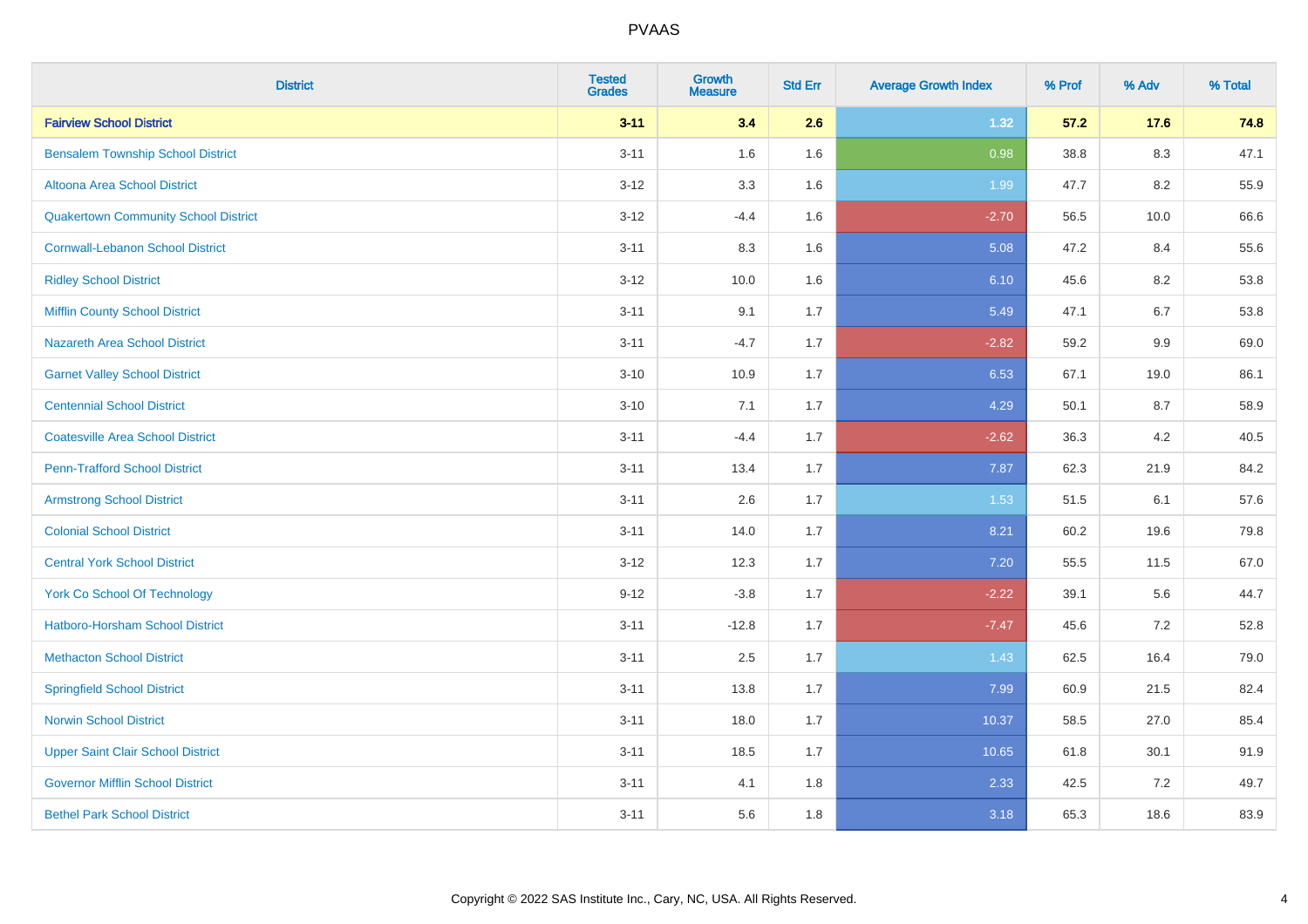| <b>District</b>                                    | <b>Tested</b><br><b>Grades</b> | <b>Growth</b><br><b>Measure</b> | <b>Std Err</b> | <b>Average Growth Index</b> | % Prof | % Adv | % Total |
|----------------------------------------------------|--------------------------------|---------------------------------|----------------|-----------------------------|--------|-------|---------|
| <b>Fairview School District</b>                    | $3 - 11$                       | 3.4                             | 2.6            | 1.32                        | 57.2   | 17.6  | 74.8    |
| <b>Whitehall-Coplay School District</b>            | $3 - 11$                       | 6.1                             | 1.8            | 3.45                        | 49.3   | 7.4   | 56.6    |
| <b>Warren County School District</b>               | $3 - 11$                       | $-0.1$                          | 1.8            | $-0.06$                     | 37.2   | 5.3   | 42.6    |
| <b>Williamsport Area School District</b>           | $3 - 11$                       | 1.9                             | 1.8            | 1.04                        | 44.1   | 12.8  | 56.9    |
| <b>Mechanicsburg Area School District</b>          | $3 - 11$                       | 5.9                             | 1.8            | 3.29                        | 57.2   | 13.7  | 70.9    |
| <b>Ephrata Area School District</b>                | $3 - 11$                       | 5.6                             | 1.8            | 3.12                        | 54.7   | 9.5   | 64.2    |
| <b>Upper Dublin School District</b>                | $3 - 12$                       | 15.4                            | 1.8            | 8.53                        | 60.8   | 24.8  | 85.6    |
| <b>Delaware Valley School District</b>             | $3 - 11$                       | 12.6                            | 1.8            | 6.93                        | 55.2   | 16.2  | 71.4    |
| <b>Pine-Richland School District</b>               | $3 - 11$                       | 11.5                            | 1.8            | 6.31                        | 60.6   | 24.4  | 85.0    |
| <b>Wissahickon School District</b>                 | $3 - 10$                       | 12.5                            | 1.8            | 6.85                        | 58.3   | 22.4  | 80.7    |
| <b>Peters Township School District</b>             | $3 - 11$                       | 5.0                             | 1.8            | 2.76                        | 59.8   | 26.1  | 85.9    |
| <b>Kennett Consolidated School District</b>        | $3 - 11$                       | 4.8                             | 1.8            | 2.61                        | 52.5   | 10.7  | 63.2    |
| Fox Chapel Area School District                    | $3 - 11$                       | $9.8\,$                         | 1.8            | 5.36                        | 56.6   | 28.6  | 85.2    |
| <b>North Hills School District</b>                 | $3 - 11$                       | $-1.8$                          | 1.8            | $-0.96$                     | 59.1   | 14.1  | 73.2    |
| <b>Conestoga Valley School District</b>            | $3 - 11$                       | 8.7                             | 1.8            | 4.69                        | 60.3   | 13.5  | 73.8    |
| <b>Elizabethtown Area School District</b>          | $3 - 12$                       | $-0.9$                          | 1.9            | $-0.47$                     | 50.0   | 11.2  | 61.2    |
| <b>Shaler Area School District</b>                 | $3 - 11$                       | $-0.8$                          | 1.9            | $-0.43$                     | 49.1   | 9.6   | 58.7    |
| <b>Commonwealth Charter Academy Charter School</b> | $3 - 10$                       | 9.1                             | 1.9            | 4.90                        | 47.2   | 9.1   | 56.3    |
| <b>Warwick School District</b>                     | $3 - 11$                       | 5.2                             | 1.9            | 2.76                        | 46.4   | 17.0  | 63.3    |
| South Western School District                      | $3 - 12$                       | 3.9                             | 1.9            | 2.08                        | 60.2   | 8.1   | 68.3    |
| <b>Great Valley School District</b>                | $3 - 11$                       | 15.0                            | 1.9            | 7.98                        | 50.0   | 35.0  | 85.0    |
| Palmyra Area School District                       | $3 - 11$                       | 5.6                             | 1.9            | 2.96                        | 56.4   | 15.6  | 72.0    |
| <b>Carlisle Area School District</b>               | $3 - 11$                       | $-5.3$                          | 1.9            | $-2.81$                     | 54.0   | 6.3   | 60.3    |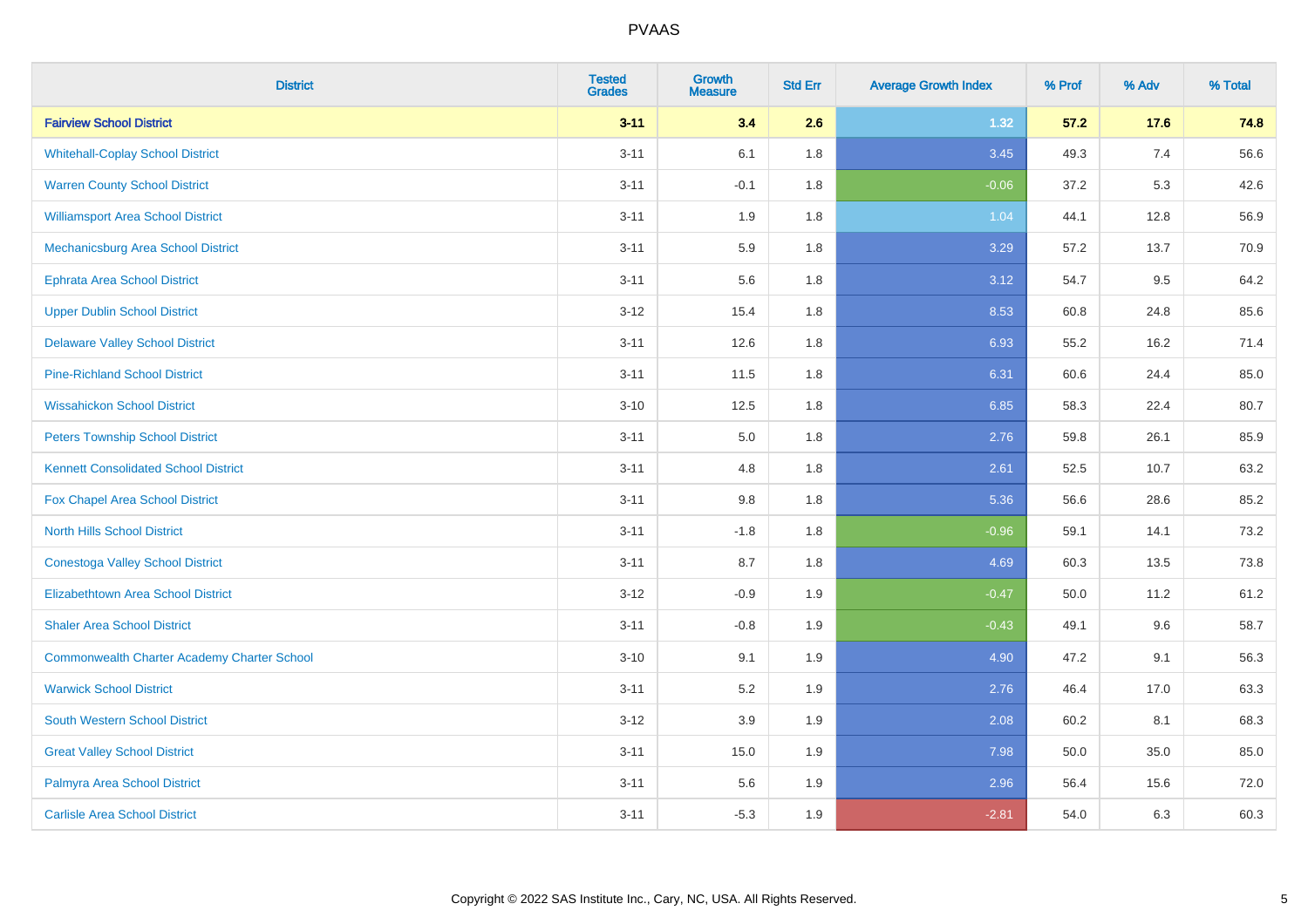| <b>District</b>                          | <b>Tested</b><br><b>Grades</b> | <b>Growth</b><br><b>Measure</b> | <b>Std Err</b> | <b>Average Growth Index</b> | % Prof | % Adv   | % Total |
|------------------------------------------|--------------------------------|---------------------------------|----------------|-----------------------------|--------|---------|---------|
| <b>Fairview School District</b>          | $3 - 11$                       | 3.4                             | 2.6            | 1.32                        | 57.2   | 17.6    | 74.8    |
| <b>Waynesboro Area School District</b>   | $3 - 12$                       | $-6.1$                          | 1.9            | $-3.20$                     | 50.0   | $6.8\,$ | 56.8    |
| <b>Baldwin-Whitehall School District</b> | $3 - 11$                       | 1.8                             | 1.9            | 0.94                        | 58.6   | 8.6     | 67.1    |
| <b>Muhlenberg School District</b>        | $3 - 10$                       | 4.0                             | 1.9            | 2.10                        | 34.2   | 2.6     | 36.8    |
| <b>Oxford Area School District</b>       | $3 - 11$                       | $-4.3$                          | 1.9            | $-2.26$                     | 41.3   | 8.0     | 49.3    |
| <b>Abington School District</b>          | $3 - 10$                       | $-11.5$                         | 1.9            | $-6.00$                     | 56.2   | 11.6    | 67.8    |
| <b>Exeter Township School District</b>   | $3 - 11$                       | $-10.4$                         | 1.9            | $-5.44$                     | 50.6   | 2.7     | 53.3    |
| <b>Stroudsburg Area School District</b>  | $3 - 11$                       | $5.5\,$                         | 1.9            | 2.88                        | 48.1   | 4.2     | 52.3    |
| <b>Lebanon School District</b>           | $3 - 11$                       | $-1.6$                          | 1.9            | $-0.80$                     | 24.4   | 2.6     | 27.0    |
| <b>Franklin Regional School District</b> | $3 - 11$                       | 2.0                             | 1.9            | 1.02                        | 66.7   | 15.5    | 82.1    |
| <b>Penn-Delco School District</b>        | $3 - 11$                       | $-6.8$                          | 1.9            | $-3.51$                     | 46.6   | 3.2     | 49.8    |
| <b>Moon Area School District</b>         | $3 - 11$                       | 8.2                             | 1.9            | 4.25                        | 58.7   | 18.5    | 77.2    |
| <b>Shippensburg Area School District</b> | $3 - 11$                       | 9.3                             | 1.9            | 4.84                        | 53.1   | 10.2    | 63.3    |
| <b>Greater Latrobe School District</b>   | $3 - 11$                       | 0.6                             | 1.9            | 0.31                        | 55.5   | 14.1    | 69.5    |
| <b>Lower Dauphin School District</b>     | $3 - 11$                       | 0.6                             | 1.9            | 0.33                        | 49.2   | 12.6    | 61.8    |
| South Fayette Township School District   | $3 - 11$                       | 1.7                             | 2.0            | 0.88                        | 61.0   | 26.5    | 87.6    |
| Northern York County School District     | $3 - 11$                       | 15.6                            | 2.0            | 7.98                        | 57.4   | 11.5    | 68.8    |
| Northeastern York School District        | $3 - 11$                       | 5.9                             | 2.0            | 3.03                        | 51.1   | 16.6    | 67.6    |
| <b>Bristol Township School District</b>  | $3 - 11$                       | $-13.9$                         | 2.0            | $-7.05$                     | 31.0   | 3.7     | 34.7    |
| <b>Daniel Boone Area School District</b> | $3 - 12$                       | 5.7                             | 2.0            | 2.88                        | 51.0   | 11.5    | 62.6    |
| <b>Solanco School District</b>           | $3 - 11$                       | $-11.0$                         | 2.0            | $-5.55$                     | 41.6   | 4.5     | 46.1    |
| Lampeter-Strasburg School District       | $3-12$                         | $-8.6$                          | 2.0            | $-4.33$                     | 55.1   | 9.8     | 64.8    |
| <b>Bangor Area School District</b>       | $3 - 12$                       | $-0.9$                          | 2.0            | $-0.43$                     | 44.3   | 4.7     | 49.0    |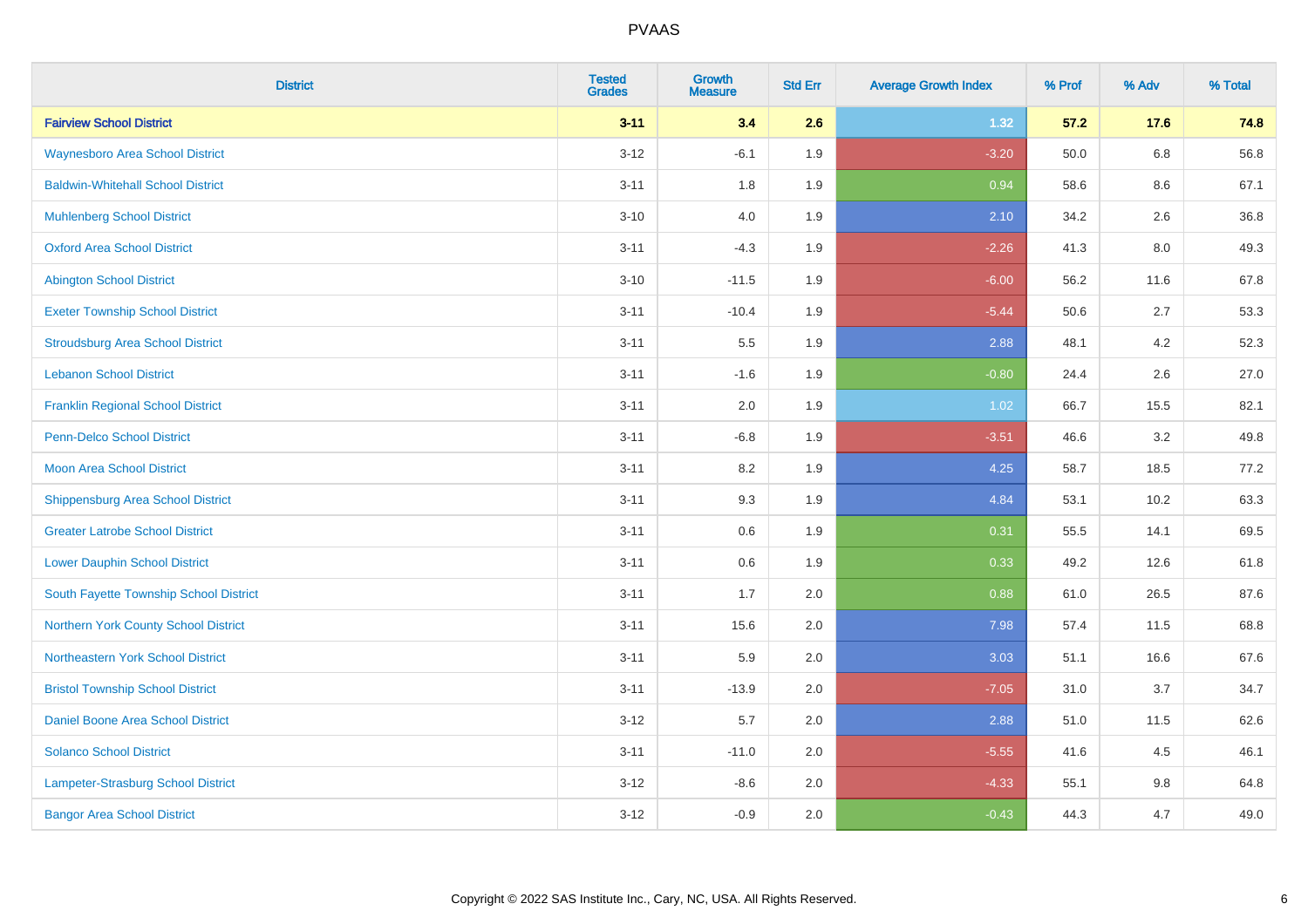| <b>District</b>                             | <b>Tested</b><br><b>Grades</b> | Growth<br><b>Measure</b> | <b>Std Err</b> | <b>Average Growth Index</b> | % Prof | % Adv | % Total |
|---------------------------------------------|--------------------------------|--------------------------|----------------|-----------------------------|--------|-------|---------|
| <b>Fairview School District</b>             | $3 - 11$                       | 3.4                      | 2.6            | 1.32                        | 57.2   | 17.6  | 74.8    |
| <b>Conewago Valley School District</b>      | $3 - 12$                       | $-0.9$                   | 2.0            | $-0.45$                     | 51.7   | 9.6   | 61.3    |
| <b>Pleasant Valley School District</b>      | $3 - 11$                       | 3.1                      | 2.0            | 1.57                        | 57.2   | 5.5   | 62.8    |
| <b>Kiski Area School District</b>           | $3 - 11$                       | $-3.7$                   | 2.0            | $-1.86$                     | 57.4   | 10.4  | 67.8    |
| <b>Connellsville Area School District</b>   | $3 - 11$                       | 6.1                      | 2.0            | 3.05                        | 45.4   | 7.8   | 53.2    |
| <b>Trinity Area School District</b>         | $3 - 11$                       | $-5.4$                   | 2.0            | $-2.71$                     | 48.3   | 11.8  | 60.1    |
| <b>Upper Merion Area School District</b>    | $3 - 11$                       | 15.3                     | 2.0            | 7.62                        | 59.3   | 19.3  | 78.6    |
| <b>Derry Township School District</b>       | $3 - 10$                       | 12.8                     | 2.0            | 6.39                        | 54.8   | 25.8  | 80.6    |
| <b>Chartiers Valley School District</b>     | $3 - 11$                       | $-1.7$                   | 2.0            | $-0.81$                     | 54.7   | 8.4   | 63.1    |
| <b>Dubois Area School District</b>          | $3 - 11$                       | $-6.2$                   | 2.0            | $-3.07$                     | 50.9   | 13.4  | 64.3    |
| <b>Pottsgrove School District</b>           | $3 - 11$                       | 2.8                      | 2.0            | 1.35                        | 44.0   | 10.0  | 53.9    |
| <b>Cocalico School District</b>             | $3 - 11$                       | 10.6                     | 2.0            | 5.18                        | 50.8   | 14.1  | 64.8    |
| <b>Keystone Central School District</b>     | $3 - 11$                       | $-5.1$                   | 2.0            | $-2.46$                     | 44.7   | 4.6   | 49.4    |
| <b>Dover Area School District</b>           | $3-12$                         | 6.0                      | 2.1            | 2.94                        | 52.2   | 6.0   | 58.2    |
| <b>Upper Perkiomen School District</b>      | $3 - 11$                       | 22.1                     | 2.1            | 10.74                       | 57.7   | 13.2  | 70.9    |
| <b>York Suburban School District</b>        | $3 - 11$                       | 10.1                     | 2.1            | 4.91                        | 53.5   | 27.8  | 81.3    |
| <b>Mars Area School District</b>            | $3 - 10$                       | 5.7                      | 2.1            | 2.75                        | 57.9   | 18.2  | 76.1    |
| Southern York County School District        | $3 - 11$                       | 14.2                     | 2.1            | 6.91                        | 55.1   | 18.1  | 73.1    |
| <b>Cheltenham School District</b>           | $3 - 11$                       | $-1.4$                   | 2.1            | $-0.67$                     | 46.1   | 10.0  | 56.1    |
| <b>West Allegheny School District</b>       | $3-12$                         | 4.0                      | 2.1            | 1.96                        | 63.1   | 15.7  | 78.8    |
| <b>Hollidaysburg Area School District</b>   | $3 - 11$                       | 6.0                      | 2.1            | 2.88                        | 57.1   | 12.3  | 69.4    |
| <b>Radnor Township School District</b>      | $3 - 12$                       | 1.0                      | 2.1            | 0.50                        | 65.0   | 23.2  | 88.2    |
| <b>West Jefferson Hills School District</b> | $3 - 11$                       | 1.8                      | 2.1            | 0.88                        | 55.7   | 20.8  | 76.4    |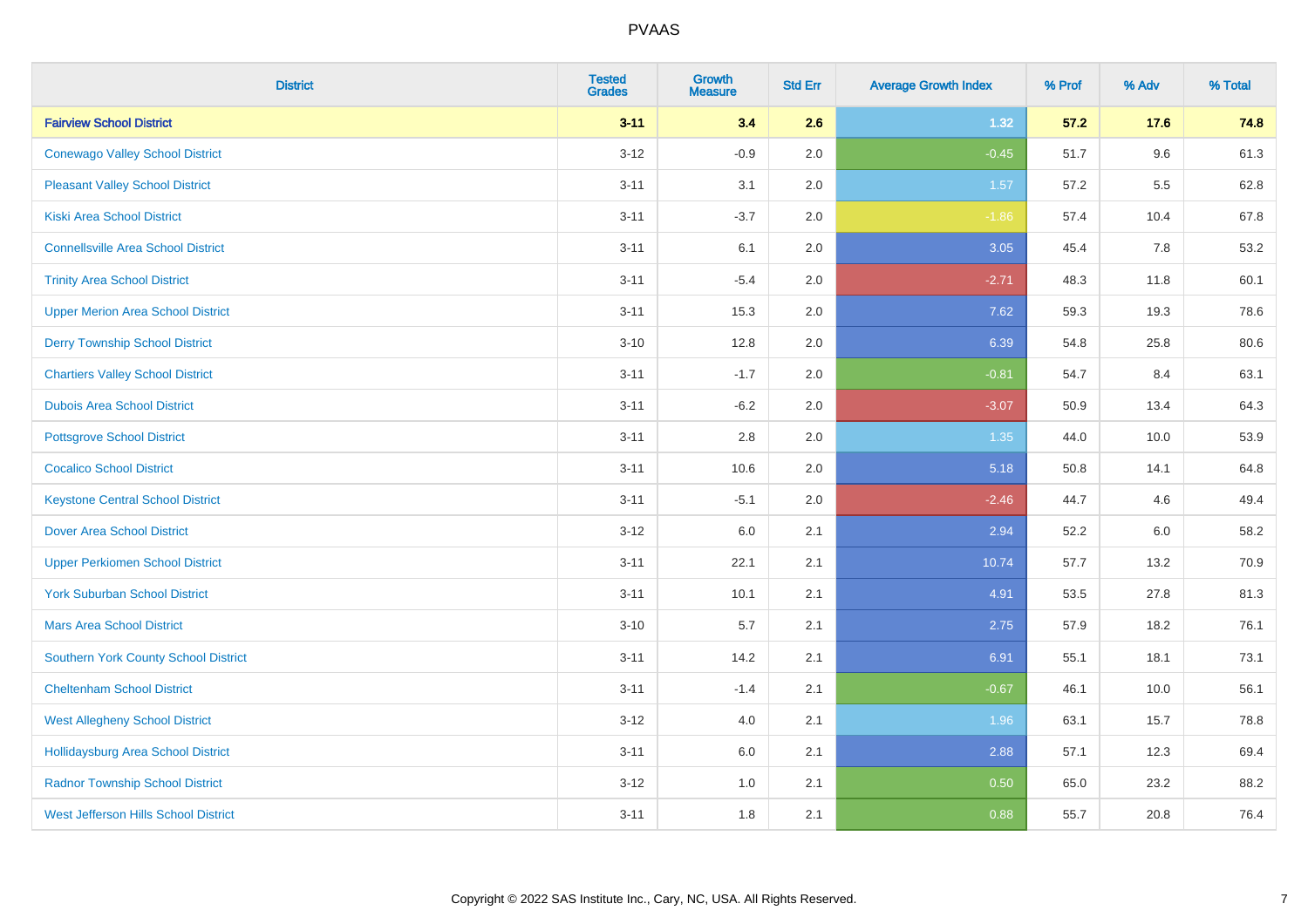| <b>District</b>                                 | <b>Tested</b><br><b>Grades</b> | <b>Growth</b><br><b>Measure</b> | <b>Std Err</b> | <b>Average Growth Index</b> | % Prof | % Adv   | % Total |
|-------------------------------------------------|--------------------------------|---------------------------------|----------------|-----------------------------|--------|---------|---------|
| <b>Fairview School District</b>                 | $3 - 11$                       | 3.4                             | 2.6            | 1.32                        | 57.2   | 17.6    | 74.8    |
| <b>Montour School District</b>                  | $3 - 11$                       | $-1.8$                          | 2.1            | $-0.88$                     | 61.4   | 15.1    | 76.5    |
| <b>William Penn School District</b>             | $3 - 12$                       | 8.3                             | 2.1            | 3.99                        | 35.6   | $3.0\,$ | 38.7    |
| Phoenixville Area School District               | $3 - 11$                       | $-1.7$                          | 2.1            | $-0.83$                     | 59.9   | 10.6    | 70.5    |
| <b>Spring Grove Area School District</b>        | $3 - 11$                       | 5.6                             | 2.1            | 2.68                        | 55.1   | 15.0    | 70.1    |
| <b>Gettysburg Area School District</b>          | $3 - 11$                       | $-4.0$                          | 2.1            | $-1.89$                     | 45.3   | 14.0    | 59.3    |
| <b>Manheim Central School District</b>          | $3 - 11$                       | 2.1                             | 2.1            | 1.01                        | 53.2   | 11.6    | 64.8    |
| <b>Interboro School District</b>                | $3 - 12$                       | $-7.3$                          | 2.1            | $-3.43$                     | 46.6   | 4.8     | 51.4    |
| <b>York City School District</b>                | $3 - 12$                       | $-28.9$                         | 2.1            | $-13.59$                    | 6.0    | $0.3\,$ | 6.2     |
| <b>Harrisburg City School District</b>          | $3 - 11$                       | $-0.4$                          | 2.1            | $-0.19$                     | 15.1   | 0.4     | 15.5    |
| <b>Twin Valley School District</b>              | $3-12$                         | $-3.6$                          | 2.1            | $-1.69$                     | 49.6   | 7.1     | 56.8    |
| Juniata County School District                  | $3-12$                         | $-4.9$                          | 2.1            | $-2.26$                     | 38.5   | 2.9     | 41.4    |
| <b>Hampton Township School District</b>         | $3 - 11$                       | 5.1                             | 2.2            | 2.35                        | 54.0   | 28.2    | 82.2    |
| <b>Fleetwood Area School District</b>           | $3 - 10$                       | 12.2                            | 2.2            | 5.68                        | 53.5   | 11.6    | 65.2    |
| Pennsylvania Leadership Charter School          | $3 - 11$                       | 4.6                             | 2.2            | 2.13                        | 55.4   | 11.2    | 66.7    |
| <b>Abington Heights School District</b>         | $3 - 11$                       | 13.5                            | 2.2            | 6.27                        | 58.3   | 16.2    | 74.5    |
| <b>Crawford Central School District</b>         | $3 - 11$                       | $-4.7$                          | 2.2            | $-2.15$                     | 40.6   | 10.5    | 51.1    |
| <b>Lower Moreland Township School District</b>  | $3 - 11$                       | 2.0                             | 2.2            | 0.95                        | 62.8   | 17.0    | 79.8    |
| <b>Upper Moreland Township School District</b>  | $3 - 11$                       | $-5.0$                          | 2.2            | $-2.31$                     | 57.9   | 4.0     | 61.9    |
| <b>Eastern Lancaster County School District</b> | $3 - 12$                       | 4.5                             | 2.2            | 2.09                        | 46.3   | 11.4    | 57.6    |
| <b>Plum Borough School District</b>             | $3 - 11$                       | $-11.3$                         | 2.2            | $-5.19$                     | 51.1   | 9.0     | 60.1    |
| <b>Greencastle-Antrim School District</b>       | $3 - 11$                       | $-3.0$                          | 2.2            | $-1.36$                     | 62.4   | 9.9     | 72.3    |
| <b>Bellefonte Area School District</b>          | $3 - 11$                       | $-0.4$                          | 2.2            | $-0.17$                     | 47.6   | 10.6    | 58.2    |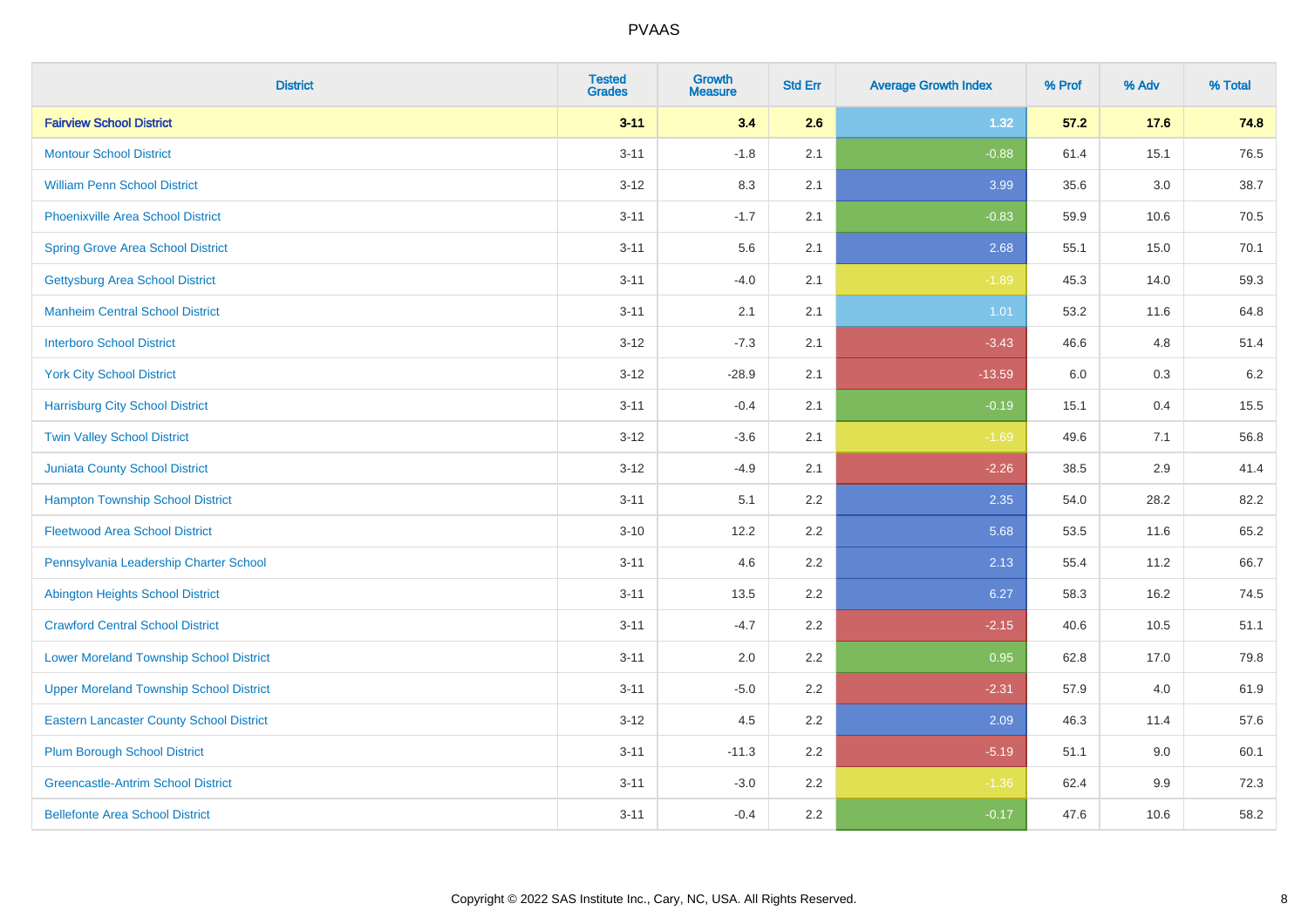| <b>District</b>                               | <b>Tested</b><br><b>Grades</b> | <b>Growth</b><br><b>Measure</b> | <b>Std Err</b> | <b>Average Growth Index</b> | % Prof | % Adv | % Total |
|-----------------------------------------------|--------------------------------|---------------------------------|----------------|-----------------------------|--------|-------|---------|
| <b>Fairview School District</b>               | $3 - 11$                       | 3.4                             | 2.6            | 1.32                        | 57.2   | 17.6  | 74.8    |
| <b>Gateway School District</b>                | $3 - 11$                       | $0.8\,$                         | 2.2            | 0.38                        | 52.1   | 13.8  | 65.9    |
| <b>Penncrest School District</b>              | $3 - 11$                       | 5.7                             | 2.2            | 2.57                        | 47.2   | 7.1   | 54.3    |
| <b>New Foundations Charter School</b>         | $3 - 11$                       | 5.4                             | 2.2            | 2.41                        | 47.2   | 2.5   | 49.8    |
| <b>Dallas School District</b>                 | $3 - 11$                       | $-2.5$                          | 2.2            | $-1.12$                     | 54.9   | 7.6   | 62.4    |
| <b>Eastern Lebanon County School District</b> | $3 - 11$                       | 8.6                             | 2.2            | 3.84                        | 48.8   | 11.4  | 60.3    |
| <b>Conrad Weiser Area School District</b>     | $3 - 11$                       | 3.6                             | 2.2            | 1.63                        | 52.1   | 2.1   | 54.2    |
| <b>Tunkhannock Area School District</b>       | $3 - 11$                       | 2.3                             | 2.2            | 1.01                        | 44.9   | 9.6   | 54.6    |
| <b>Lehighton Area School District</b>         | $3 - 11$                       | $-1.6$                          | 2.3            | $-0.70$                     | 51.1   | 5.6   | 56.7    |
| <b>Blue Mountain School District</b>          | $3 - 10$                       | $-5.8$                          | 2.3            | $-2.56$                     | 46.6   | 8.5   | 55.1    |
| Southern Lehigh School District               | $3 - 11$                       | $-0.4$                          | 2.3            | $-0.17$                     | 66.1   | 11.9  | 78.0    |
| <b>Pottsville Area School District</b>        | $3 - 12$                       | 4.4                             | 2.3            | 1.94                        | 44.8   | 5.4   | 50.2    |
| <b>Somerset Area School District</b>          | $3 - 11$                       | $-4.4$                          | 2.3            | $-1.93$                     | 44.4   | 14.9  | 59.3    |
| <b>Tuscarora School District</b>              | $3 - 11$                       | $-0.6$                          | 2.3            | $-0.27$                     | 45.1   | 8.1   | 53.2    |
| 21st Century Cyber Charter School             | $6 - 12$                       | 5.7                             | 2.3            | 2.50                        | 56.7   | 8.3   | 65.0    |
| <b>Wallenpaupack Area School District</b>     | $3 - 11$                       | $-7.1$                          | 2.3            | $-3.09$                     | 40.8   | 2.4   | 43.1    |
| <b>Indiana Area School District</b>           | $3 - 11$                       | $-5.3$                          | 2.3            | $-2.28$                     | 47.6   | 18.4  | 66.1    |
| <b>Chichester School District</b>             | $3 - 11$                       | $-2.7$                          | 2.3            | $-1.17$                     | 44.6   | 6.6   | 51.2    |
| <b>West York Area School District</b>         | $3 - 12$                       | 3.2                             | 2.3            | 1.38                        | 53.8   | 4.4   | 58.2    |
| Selinsgrove Area School District              | $3 - 12$                       | 8.3                             | 2.3            | 3.54                        | 56.8   | 10.0  | 66.8    |
| Lehigh Valley Academy Regional Charter School | $3 - 11$                       | 0.7                             | 2.3            | 0.32                        | 46.3   | 5.0   | 51.4    |
| <b>Blackhawk School District</b>              | $3 - 11$                       | 4.7                             | 2.3            | 2.01                        | 55.8   | 8.8   | 64.6    |
| Northwestern Lehigh School District           | $3 - 11$                       | 2.2                             | 2.3            | 0.93                        | 53.3   | 9.7   | 63.0    |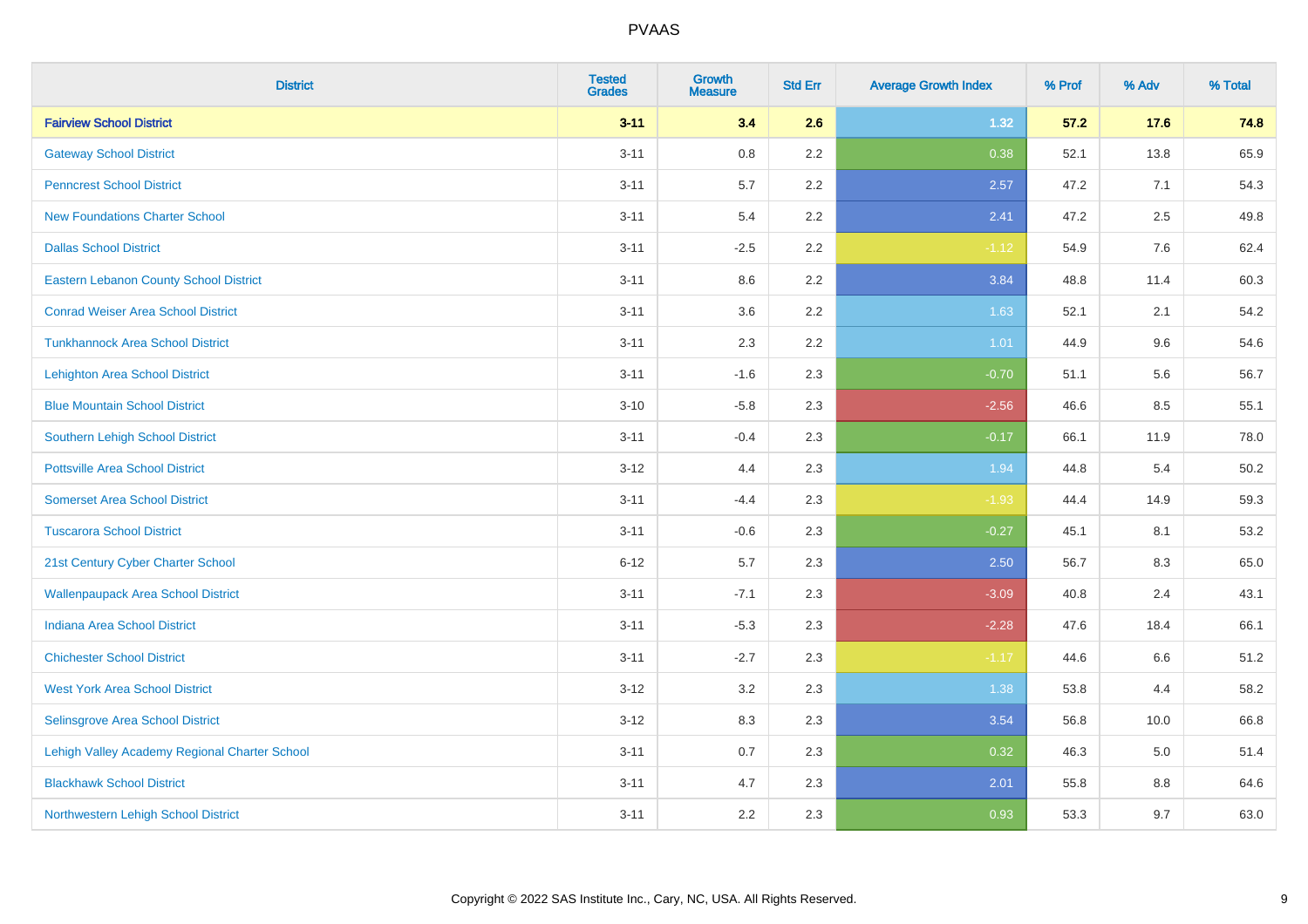| <b>District</b>                               | <b>Tested</b><br><b>Grades</b> | Growth<br><b>Measure</b> | <b>Std Err</b> | <b>Average Growth Index</b> | % Prof | % Adv   | % Total |
|-----------------------------------------------|--------------------------------|--------------------------|----------------|-----------------------------|--------|---------|---------|
| <b>Fairview School District</b>               | $3 - 11$                       | 3.4                      | 2.6            | 1.32                        | 57.2   | 17.6    | 74.8    |
| <b>Crestwood School District</b>              | $3 - 11$                       | $-0.4$                   | 2.4            | $-0.17$                     | 57.4   | 17.0    | 74.4    |
| <b>Greensburg Salem School District</b>       | $3 - 11$                       | $-4.4$                   | 2.4            | $-1.88$                     | 47.6   | 4.9     | 52.4    |
| <b>Scranton School District</b>               | $3 - 12$                       | $-2.9$                   | 2.4            | $-1.22$                     | 45.6   | 3.6     | 49.1    |
| <b>Laurel Highlands School District</b>       | $3 - 11$                       | 4.3                      | 2.4            | 1.81                        | 44.9   | 9.6     | 54.5    |
| <b>Rose Tree Media School District</b>        | $3 - 10$                       | $-25.6$                  | 2.4            | $-10.76$                    | 54.8   | 6.4     | 61.2    |
| Octorara Area School District                 | $3 - 11$                       | 9.1                      | 2.4            | 3.82                        | 52.1   | 8.5     | 60.6    |
| <b>Wyoming Valley West School District</b>    | $3 - 11$                       | $-2.2$                   | 2.4            | $-0.91$                     | 49.4   | 3.0     | 52.4    |
| <b>Pottstown School District</b>              | $3 - 12$                       | $-4.0$                   | 2.4            | $-1.68$                     | 29.8   | 1.2     | 31.0    |
| <b>Hermitage School District</b>              | $3 - 12$                       | 3.8                      | 2.4            | 1.60                        | 57.5   | 9.3     | 66.8    |
| South Eastern School District                 | $3 - 11$                       | 0.9                      | 2.4            | 0.39                        | 54.8   | 6.6     | 61.4    |
| <b>Bradford Area School District</b>          | $3-12$                         | $-9.3$                   | 2.4            | $-3.87$                     | 45.8   | 8.3     | 54.2    |
| <b>Wallingford-Swarthmore School District</b> | $3 - 10$                       | 0.9                      | 2.4            | 0.38                        | 64.4   | 22.7    | 87.1    |
| <b>North Schuylkill School District</b>       | $3 - 11$                       | $-1.0$                   | 2.4            | $-0.42$                     | 41.8   | 5.1     | 46.8    |
| <b>Mckeesport Area School District</b>        | $3 - 12$                       | 9.0                      | 2.4            | 3.72                        | 31.0   | 4.5     | 35.5    |
| <b>Donegal School District</b>                | $3 - 12$                       | 3.1                      | 2.4            | 1.29                        | 60.6   | 9.1     | 69.7    |
| <b>Grove City Area School District</b>        | $3 - 12$                       | 5.1                      | 2.4            | 2.09                        | 36.4   | 16.5    | 52.8    |
| <b>New Castle Area School District</b>        | $3 - 12$                       | $-6.4$                   | 2.4            | $-2.66$                     | 32.5   | 4.3     | 36.8    |
| <b>Wayne Highlands School District</b>        | $3 - 11$                       | 7.8                      | 2.4            | 3.23                        | 52.3   | 13.1    | 65.4    |
| Albert Gallatin Area School District          | $3 - 11$                       | $-0.8$                   | 2.4            | $-0.32$                     | 54.5   | 10.0    | 64.6    |
| <b>Marple Newtown School District</b>         | $3 - 11$                       | 2.0                      | 2.4            | 0.81                        | 57.6   | 12.8    | 70.4    |
| <b>Universal Audenried Charter School</b>     | $9 - 11$                       | $-5.8$                   | 2.4            | $-2.40$                     | 14.6   | $0.0\,$ | 14.6    |
| <b>Ringgold School District</b>               | $3 - 11$                       | $-14.7$                  | 2.4            | $-6.04$                     | 41.5   | 7.9     | 49.4    |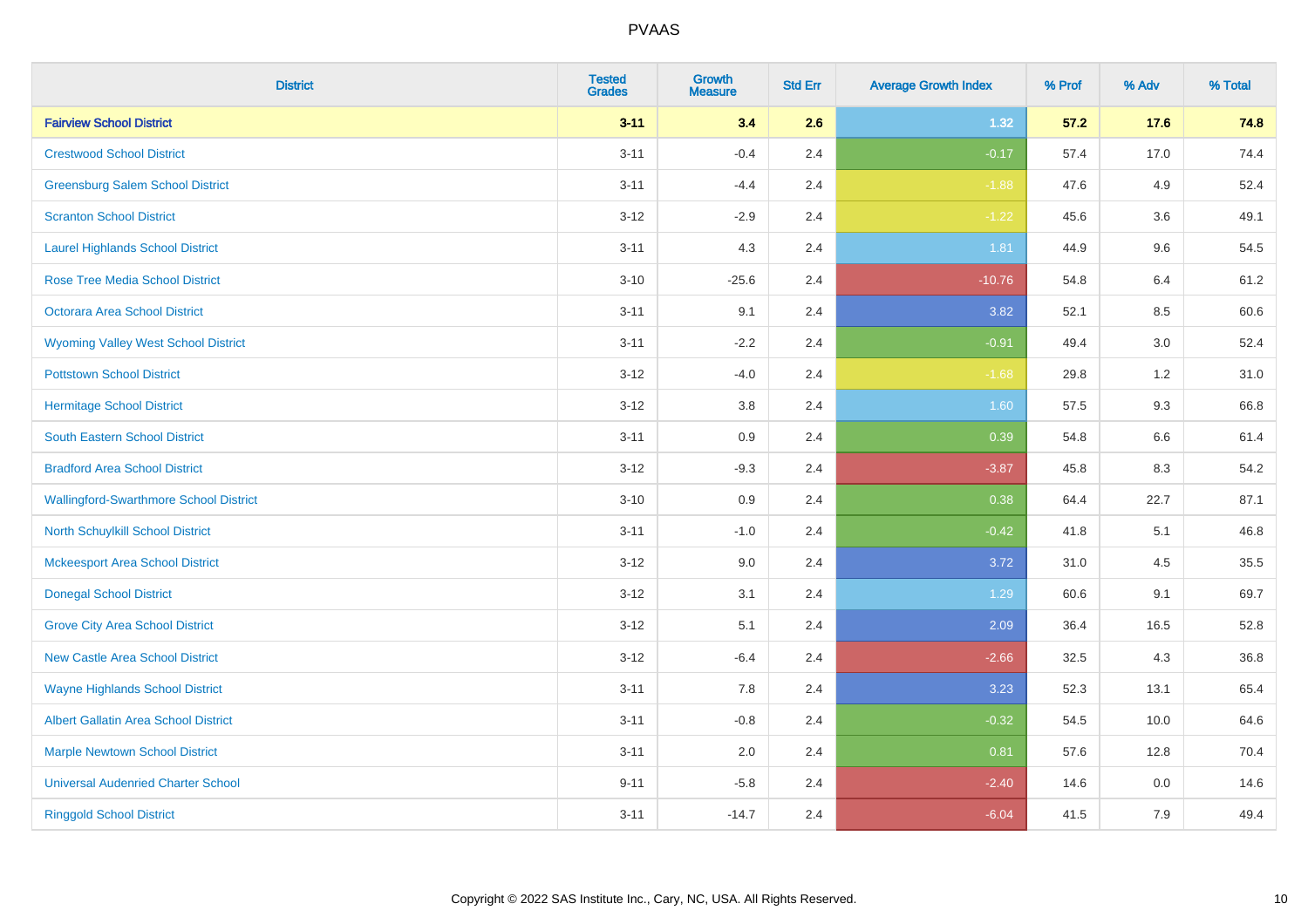| <b>District</b>                                                       | <b>Tested</b><br><b>Grades</b> | <b>Growth</b><br><b>Measure</b> | <b>Std Err</b> | <b>Average Growth Index</b> | % Prof | % Adv   | % Total |
|-----------------------------------------------------------------------|--------------------------------|---------------------------------|----------------|-----------------------------|--------|---------|---------|
| <b>Fairview School District</b>                                       | $3 - 11$                       | 3.4                             | 2.6            | 1.32                        | 57.2   | 17.6    | 74.8    |
| <b>Valley View School District</b>                                    | $3 - 11$                       | 18.1                            | 2.4            | 7.42                        | 53.7   | 14.7    | 68.4    |
| <b>Central Valley School District</b>                                 | $3 - 10$                       | 4.8                             | 2.4            | 1.98                        | 56.9   | 9.0     | 65.9    |
| <b>Beaver Area School District</b>                                    | $3 - 10$                       | 4.7                             | 2.4            | 1.94                        | 57.4   | 16.8    | 74.2    |
| <b>Big Spring School District</b>                                     | $3 - 11$                       | $-9.8$                          | 2.4            | $-4.00$                     | 38.6   | 8.9     | 47.5    |
| <b>Elizabeth Forward School District</b>                              | $3 - 11$                       | $-8.4$                          | 2.4            | $-3.41$                     | 51.7   | 4.0     | 55.7    |
| Northern Lebanon School District                                      | $3 - 11$                       | 0.4                             | 2.5            | 0.15                        | 28.0   | $3.0\,$ | 31.0    |
| South Williamsport Area School District                               | $3 - 10$                       | $-5.7$                          | 2.5            | $-2.30$                     | 45.5   | 4.5     | 50.0    |
| Hamburg Area School District                                          | $3 - 11$                       | 8.9                             | 2.5            | 3.63                        | 43.5   | 8.2     | 51.7    |
| <b>East Pennsboro Area School District</b>                            | $3 - 11$                       | $-4.2$                          | 2.5            | $-1.71$                     | 60.8   | 8.5     | 69.3    |
| <b>Littlestown Area School District</b>                               | $3 - 11$                       | 11.4                            | 2.5            | 4.62                        | 55.2   | 10.4    | 65.6    |
| <b>Saucon Valley School District</b>                                  | $3 - 11$                       | 14.7                            | 2.5            | 5.98                        | 48.7   | 20.2    | 69.0    |
| Esperanza Academy Charter School                                      | $4 - 11$                       | 4.0                             | 2.5            | 1.61                        | 32.4   | 0.7     | 33.1    |
| <b>Fort Leboeuf School District</b>                                   | $3 - 11$                       | 11.7                            | 2.5            | 4.73                        | 48.5   | 21.1    | 69.6    |
| <b>Milton Area School District</b>                                    | $3 - 11$                       | $-8.7$                          | 2.5            | $-3.52$                     | 45.4   | 6.9     | 52.3    |
| <b>Freeport Area School District</b>                                  | $3 - 10$                       | 9.7                             | 2.5            | 3.91                        | 57.5   | 17.8    | 75.3    |
| <b>Bucks County Technical High School</b>                             | $9 - 10$                       | $-12.0$                         | 2.5            | $-4.84$                     | 35.9   | 3.2     | 39.2    |
| Preparatory Charter School Of Mathematics, Science, Tech, And Careers | $9 - 10$                       | $-4.0$                          | 2.5            | $-1.59$                     | 15.0   | 0.0     | 15.0    |
| <b>Shikellamy School District</b>                                     | $3 - 10$                       | $-22.3$                         | 2.5            | $-8.92$                     | 33.3   | 6.1     | 39.5    |
| <b>West Perry School District</b>                                     | $3 - 11$                       | 12.5                            | 2.5            | 4.99                        | 56.6   | 8.4     | 65.0    |
| <b>Tyrone Area School District</b>                                    | $3 - 12$                       | 19.7                            | 2.5            | 7.87                        | 60.4   | 16.7    | 77.1    |
| Mifflinburg Area School District                                      | $3 - 11$                       | $-15.8$                         | 2.5            | $-6.30$                     | 42.4   | 4.0     | 46.4    |
| <b>Collegium Charter School</b>                                       | $3 - 10$                       | 5.9                             | 2.5            | 2.33                        | 38.1   | 7.9     | 46.0    |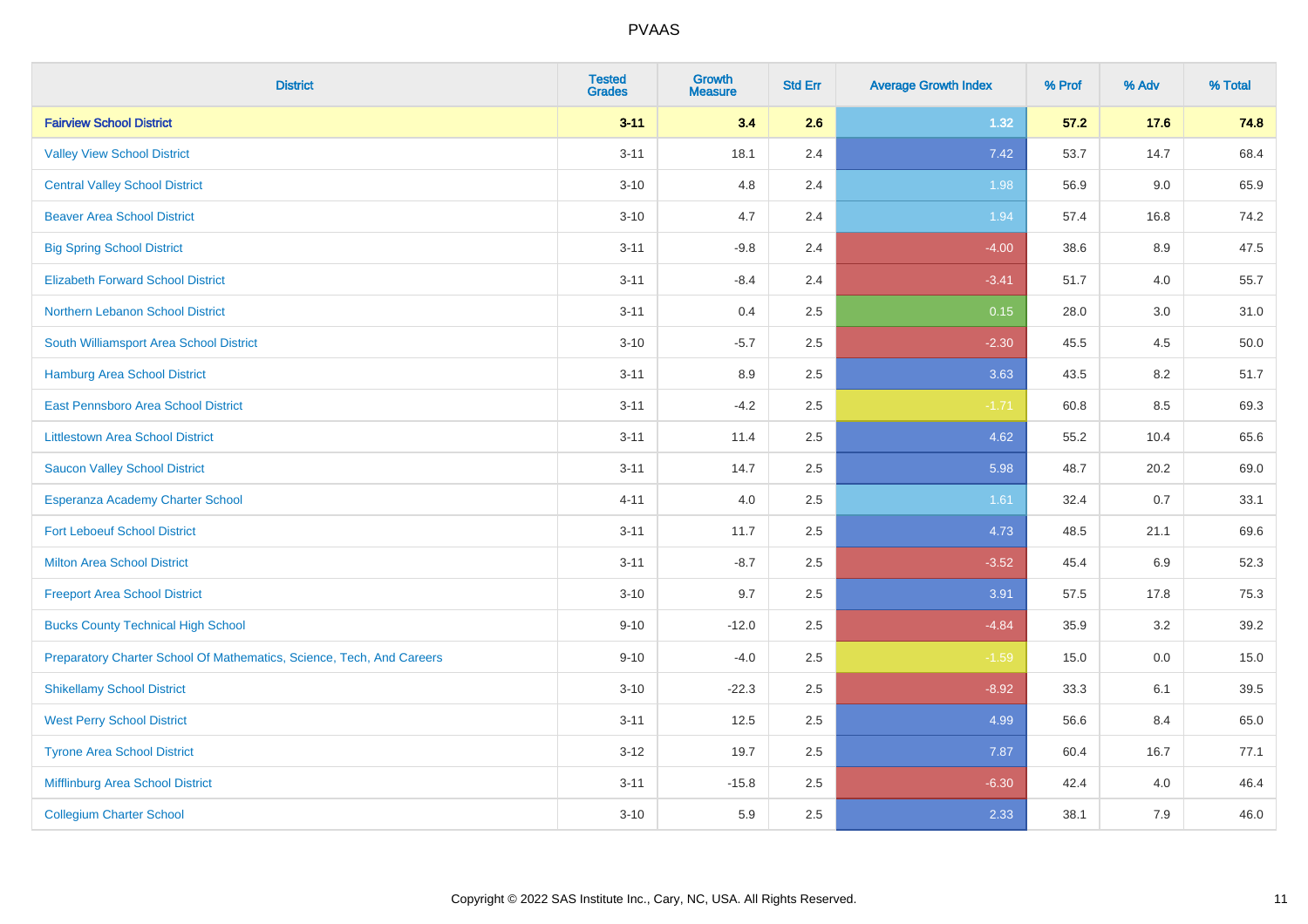| <b>District</b>                                    | <b>Tested</b><br><b>Grades</b> | <b>Growth</b><br><b>Measure</b> | <b>Std Err</b> | <b>Average Growth Index</b> | % Prof | % Adv   | % Total |
|----------------------------------------------------|--------------------------------|---------------------------------|----------------|-----------------------------|--------|---------|---------|
| <b>Fairview School District</b>                    | $3 - 11$                       | 3.4                             | 2.6            | 1.32                        | 57.2   | 17.6    | 74.8    |
| South Butler County School District                | $3 - 10$                       | 3.9                             | 2.5            | 1.54                        | 53.1   | 16.6    | 69.7    |
| <b>Schuylkill Valley School District</b>           | $3 - 11$                       | 1.4                             | 2.5            | 0.56                        | 55.1   | 10.2    | 65.3    |
| <b>Athens Area School District</b>                 | $3 - 11$                       | 1.6                             | 2.5            | 0.64                        | 46.9   | 7.6     | 54.5    |
| <b>Tamaqua Area School District</b>                | $3 - 12$                       | $-8.2$                          | 2.5            | $-3.24$                     | 44.5   | 1.9     | 46.4    |
| <b>Slippery Rock Area School District</b>          | $3 - 11$                       | $-6.3$                          | 2.5            | $-2.51$                     | 56.2   | 9.5     | 65.7    |
| <b>Central Cambria School District</b>             | $3 - 11$                       | 3.0                             | 2.5            | 1.17                        | 56.2   | 9.7     | 66.0    |
| <b>Spring Cove School District</b>                 | $3 - 11$                       | 3.4                             | 2.5            | 1.33                        | 47.8   | 12.7    | 60.4    |
| <b>Lincoln Park Performing Arts Charter School</b> | $7 - 11$                       | 3.6                             | 2.5            | 1.42                        | 59.6   | 14.7    | 74.3    |
| <b>Montoursville Area School District</b>          | $3 - 12$                       | 10.8                            | 2.5            | 4.24                        | 44.6   | 20.1    | 64.8    |
| <b>Jersey Shore Area School District</b>           | $3 - 11$                       | 0.5                             | 2.6            | 0.21                        | 47.1   | 9.2     | 56.2    |
| <b>Agora Cyber Charter School</b>                  | $3 - 11$                       | 5.8                             | 2.6            | 2.28                        | 42.8   | 6.6     | 49.4    |
| Saint Marys Area School District                   | $3 - 11$                       | 7.8                             | 2.6            | 3.04                        | 57.0   | $8.2\,$ | 65.2    |
| <b>Penn Hills School District</b>                  | $3 - 11$                       | $-7.6$                          | 2.6            | $-2.94$                     | 33.1   | 0.7     | 33.8    |
| <b>Greater Johnstown School District</b>           | $3 - 11$                       | $-3.1$                          | 2.6            | $-1.19$                     | 26.1   | 0.0     | 26.1    |
| <b>Dauphin County Technical School</b>             | $9 - 11$                       | $-45.5$                         | 2.6            | $-17.72$                    | 14.4   | 2.5     | 16.9    |
| <b>Conneaut School District</b>                    | $3 - 12$                       | $-7.5$                          | 2.6            | $-2.91$                     | 38.4   | 7.4     | 45.8    |
| <b>Middletown Area School District</b>             | $3 - 11$                       | $-5.3$                          | 2.6            | $-2.05$                     | 46.4   | 5.3     | 51.7    |
| <b>Eastern York School District</b>                | $3 - 11$                       | 9.6                             | 2.6            | 3.71                        | 56.3   | 12.6    | 68.9    |
| <b>Berwick Area School District</b>                | $3 - 11$                       | $-9.3$                          | 2.6            | $-3.59$                     | 42.1   | 5.5     | 47.6    |
| <b>Mount Pleasant Area School District</b>         | $3 - 11$                       | $-5.0$                          | 2.6            | $-1.93$                     | 52.6   | 0.0     | 52.6    |
| <b>Wyomissing Area School District</b>             | $3 - 12$                       | $0.8\,$                         | 2.6            | 0.33                        | 55.7   | 17.6    | 73.3    |
| <b>Lewisburg Area School District</b>              | $3 - 11$                       | $-2.7$                          | 2.6            | $-1.03$                     | 57.0   | 18.5    | 75.6    |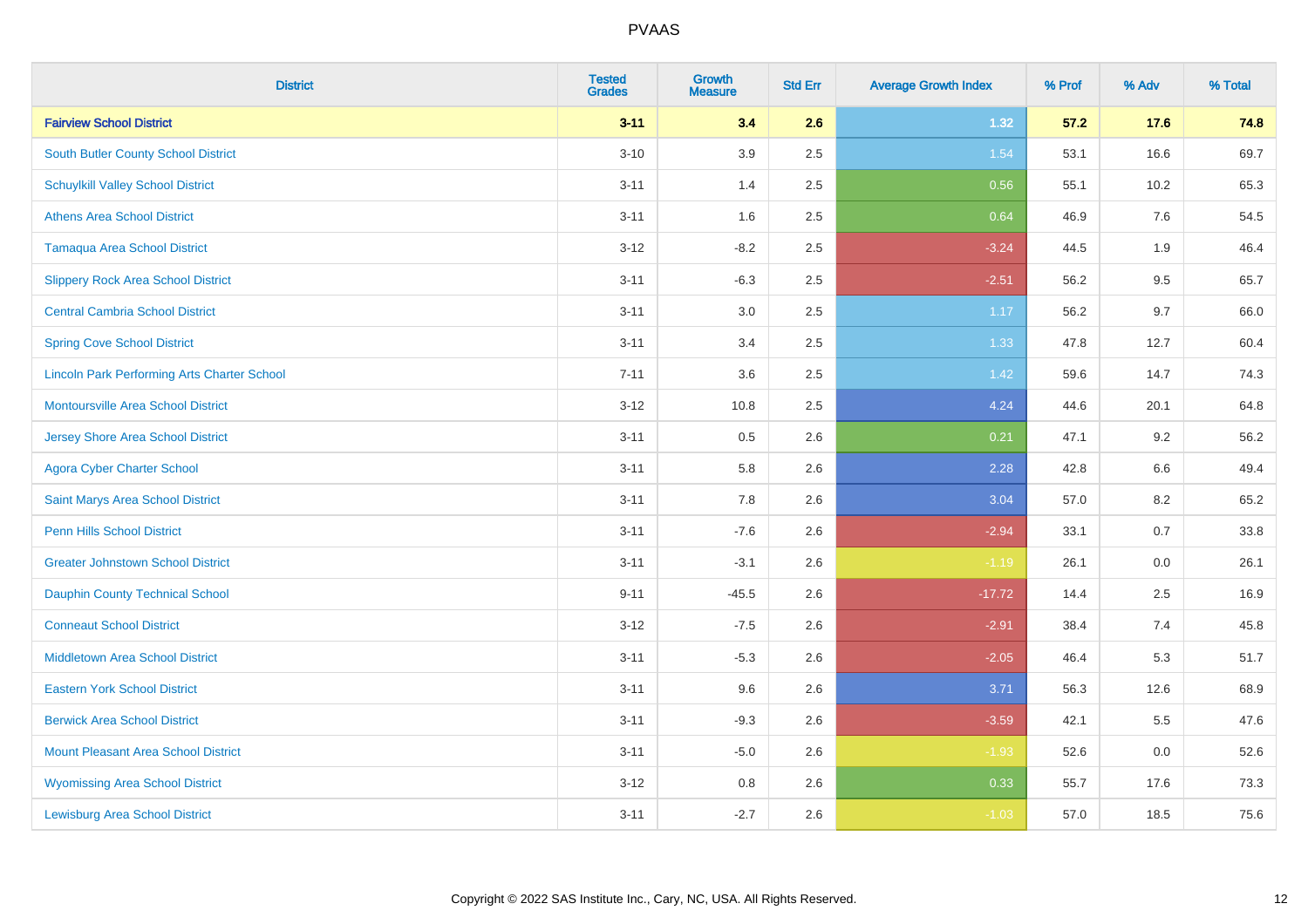| <b>District</b>                                | <b>Tested</b><br><b>Grades</b> | <b>Growth</b><br><b>Measure</b> | <b>Std Err</b> | <b>Average Growth Index</b> | % Prof | % Adv | % Total  |
|------------------------------------------------|--------------------------------|---------------------------------|----------------|-----------------------------|--------|-------|----------|
| <b>Fairview School District</b>                | $3 - 11$                       | 3.4                             | 2.6            | 1.32                        | 57.2   | 17.6  | 74.8     |
| <b>Central Columbia School District</b>        | $3 - 12$                       | $-4.8$                          | 2.6            | $-1.86$                     | 53.7   | 14.8  | 68.5     |
| <b>Wilson Area School District</b>             | $3 - 11$                       | 6.0                             | 2.6            | 2.30                        | 48.7   | 8.5   | 57.2     |
| <b>Fairview School District</b>                | $3 - 11$                       | 3.4                             | 2.6            | 1.32                        | 57.2   | 17.6  | 74.8     |
| Lehigh Valley Charter High School For The Arts | $9 - 10$                       | 7.3                             | 2.6            | 2.82                        | 62.3   | 18.2  | 80.5     |
| <b>Wyoming Area School District</b>            | $3 - 10$                       | $-1.3$                          | 2.6            | $-0.50$                     | 53.8   | 10.8  | 64.6     |
| <b>Quaker Valley School District</b>           | $3 - 11$                       | $-2.8$                          | 2.6            | $-1.08$                     | 55.2   | 13.2  | 68.4     |
| <b>Sharon City School District</b>             | $3 - 11$                       | 4.9                             | 2.6            | 1.87                        | 48.2   | 5.3   | 53.4     |
| <b>Mcguffey School District</b>                | $3 - 11$                       | 2.1                             | 2.6            | 0.81                        | 57.7   | 3.1   | 60.8     |
| <b>Corry Area School District</b>              | $3 - 11$                       | $-5.3$                          | 2.6            | $-2.03$                     | 38.5   | 6.0   | 44.5     |
| <b>Woodland Hills School District</b>          | $3 - 12$                       | 3.2                             | 2.6            | 1.22                        | 31.4   | 3.6   | 35.0     |
| Ambridge Area School District                  | $3 - 12$                       | 9.1                             | 2.6            | 3.46                        | 50.4   | 10.7  | 61.1     |
| <b>Bedford Area School District</b>            | $3 - 11$                       | 2.5                             | 2.6            | 0.93                        | 48.5   | 10.0  | 58.5     |
| <b>Clearfield Area School District</b>         | $3 - 10$                       | $-9.4$                          | 2.6            | $-3.56$                     | 43.0   | 3.1   | 46.1     |
| <b>Keystone Oaks School District</b>           | $3 - 11$                       | 5.5                             | 2.6            | 2.07                        | 53.2   | 12.1  | 65.4     |
| <b>Danville Area School District</b>           | $3 - 11$                       | 0.4                             | 2.6            | 0.15                        | 57.4   | 18.4  | 75.7     |
| Oil City Area School District                  | $3 - 11$                       | $-2.9$                          | 2.6            | $-1.08$                     | 44.4   | 5.8   | $50.2\,$ |
| <b>Belle Vernon Area School District</b>       | $3 - 11$                       | 6.5                             | 2.6            | 2.44                        | 55.6   | 11.1  | 66.7     |
| <b>Titusville Area School District</b>         | $3 - 11$                       | $-13.2$                         | 2.6            | $-4.99$                     | 43.2   | 4.8   | 48.0     |
| <b>Harbor Creek School District</b>            | $3 - 11$                       | $-7.1$                          | 2.7            | $-2.67$                     | 48.8   | 15.2  | 64.0     |
| <b>City CHS</b>                                | $10 - 11$                      | 13.6                            | 2.7            | 5.12                        | 45.8   | 3.0   | 48.8     |
| Pen Argyl Area School District                 | $3 - 12$                       | 9.2                             | 2.7            | 3.46                        | 50.0   | 12.6  | 62.6     |
| <b>Forest Hills School District</b>            | $3 - 11$                       | $-7.3$                          | 2.7            | $-2.74$                     | 41.1   | 13.7  | 54.8     |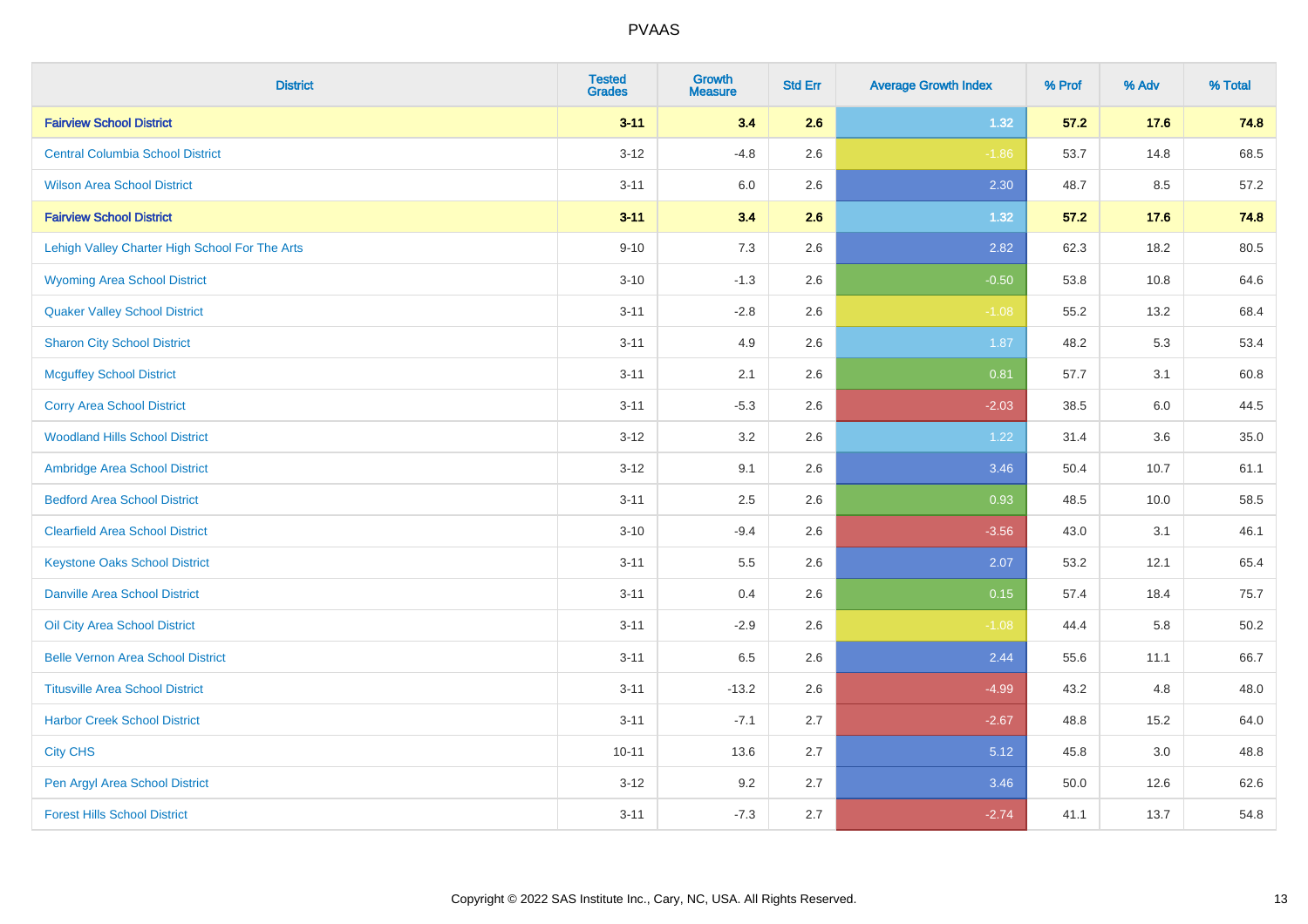| <b>District</b>                                  | <b>Tested</b><br><b>Grades</b> | Growth<br><b>Measure</b> | <b>Std Err</b> | <b>Average Growth Index</b> | % Prof | % Adv | % Total |
|--------------------------------------------------|--------------------------------|--------------------------|----------------|-----------------------------|--------|-------|---------|
| <b>Fairview School District</b>                  | $3 - 11$                       | 3.4                      | 2.6            | 1.32                        | 57.2   | 17.6  | 74.8    |
| Jim Thorpe Area School District                  | $3 - 11$                       | $-5.8$                   | 2.7            | $-2.19$                     | 33.3   | 7.4   | 40.7    |
| <b>South Park School District</b>                | $3 - 11$                       | $-11.3$                  | 2.7            | $-4.23$                     | 53.5   | 13.7  | 67.3    |
| <b>Penn Cambria School District</b>              | $3 - 11$                       | $-0.0$                   | 2.7            | $-0.01$                     | 61.5   | 7.7   | 69.2    |
| <b>Highlands School District</b>                 | $3 - 11$                       | $-7.4$                   | 2.7            | $-2.76$                     | 44.4   | 3.7   | 48.2    |
| Susquehanna Township School District             | $3 - 12$                       | $-5.8$                   | 2.7            | $-2.17$                     | 36.0   | 5.6   | 41.6    |
| <b>Deer Lakes School District</b>                | $3 - 11$                       | 17.0                     | 2.7            | 6.32                        | 61.5   | 16.4  | 77.9    |
| <b>Hopewell Area School District</b>             | $3 - 11$                       | 2.6                      | 2.7            | 0.97                        | 58.4   | 4.0   | 62.4    |
| <b>Wattsburg Area School District</b>            | $3 - 11$                       | 6.5                      | 2.7            | 2.43                        | 42.7   | 7.6   | 50.3    |
| Southern Tioga School District                   | $3 - 11$                       | $-11.5$                  | 2.7            | $-4.25$                     | 47.8   | 6.4   | 54.3    |
| <b>Brandywine Heights Area School District</b>   | $3 - 11$                       | $-4.9$                   | 2.7            | $-1.81$                     | 49.2   | 8.2   | 57.4    |
| <b>East Lycoming School District</b>             | $3 - 11$                       | $-6.0$                   | 2.7            | $-2.24$                     | 48.3   | 4.2   | 52.5    |
| <b>Annville-Cleona School District</b>           | $3 - 12$                       | $-12.1$                  | 2.7            | $-4.46$                     | 34.9   | 7.8   | 42.6    |
| <b>Midd-West School District</b>                 | $3 - 11$                       | 10.3                     | 2.7            | 3.80                        | 58.0   | 13.4  | 71.4    |
| Community Academy Of Philadelphia Charter School | $3 - 11$                       | 5.8                      | 2.7            | 2.12                        | 26.7   | 0.9   | 27.6    |
| <b>MaST Community Charter School</b>             | $3 - 10$                       | $-4.1$                   | 2.7            | $-1.52$                     | 44.0   | 9.5   | 53.4    |
| <b>Chester-Upland School District</b>            | $3 - 11$                       | $-0.3$                   | 2.7            | $-0.09$                     | 13.8   | 0.8   | 14.6    |
| <b>Yough School District</b>                     | $3 - 10$                       | $-6.6$                   | 2.7            | $-2.43$                     | 50.8   | 4.0   | 54.8    |
| Huntingdon Area School District                  | $3 - 11$                       | $-2.0$                   | 2.7            | $-0.72$                     | 36.8   | 10.3  | 47.0    |
| Northern Lehigh School District                  | $3 - 12$                       | $-10.4$                  | 2.7            | $-3.82$                     | 28.0   | 9.3   | 37.3    |
| Lake-Lehman School District                      | $3 - 11$                       | 10.8                     | 2.7            | 3.93                        | 55.3   | 7.9   | 63.2    |
| <b>Bald Eagle Area School District</b>           | $3 - 11$                       | $-2.1$                   | 2.7            | $-0.75$                     | 48.4   | 9.4   | 57.7    |
| <b>Girard School District</b>                    | $3 - 11$                       | $-0.6$                   | 2.7            | $-0.22$                     | 53.9   | 15.6  | 69.6    |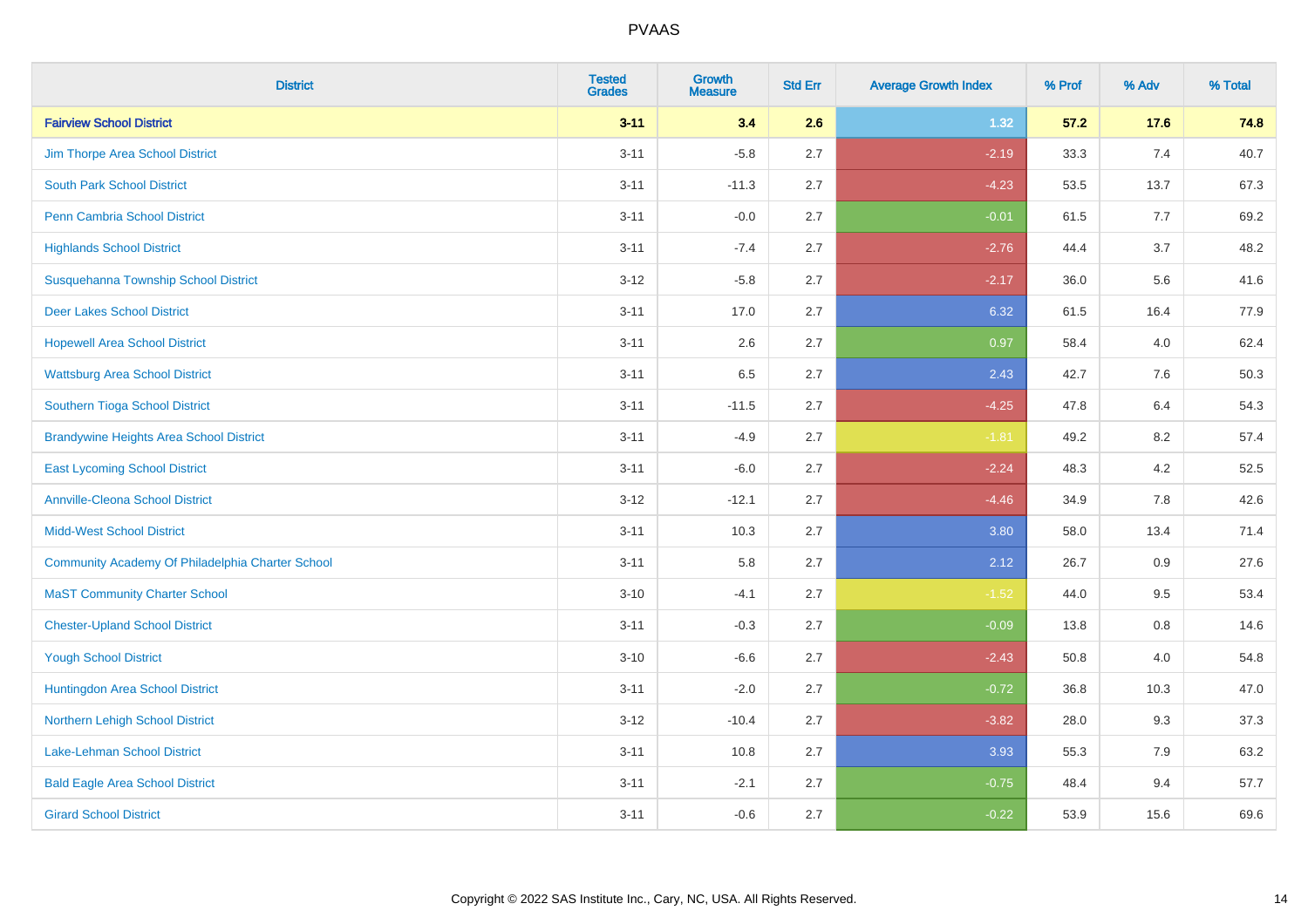| <b>District</b>                               | <b>Tested</b><br><b>Grades</b> | <b>Growth</b><br><b>Measure</b> | <b>Std Err</b> | <b>Average Growth Index</b> | % Prof | % Adv | % Total |
|-----------------------------------------------|--------------------------------|---------------------------------|----------------|-----------------------------|--------|-------|---------|
| <b>Fairview School District</b>               | $3 - 11$                       | 3.4                             | 2.6            | 1.32                        | 57.2   | 17.6  | 74.8    |
| <b>Oley Valley School District</b>            | $3 - 11$                       | $-0.4$                          | 2.8            | $-0.15$                     | 43.1   | 12.9  | 56.0    |
| <b>Washington School District</b>             | $3 - 11$                       | $-4.9$                          | 2.8            | $-1.76$                     | 30.1   | 2.4   | 32.5    |
| <b>Towanda Area School District</b>           | $3 - 11$                       | 4.0                             | 2.8            | 1.44                        | 39.4   | 6.6   | 46.0    |
| <b>Greater Nanticoke Area School District</b> | $3-12$                         | 11.2                            | 2.8            | 4.01                        | 38.0   | 12.4  | 50.4    |
| <b>Susquenita School District</b>             | $3 - 11$                       | $-0.1$                          | 2.8            | $-0.01$                     | 47.7   | 10.1  | 57.8    |
| <b>Lakeland School District</b>               | $3 - 11$                       | 1.1                             | 2.8            | 0.38                        | 48.6   | 3.7   | 52.3    |
| <b>Westmont Hilltop School District</b>       | $3 - 11$                       | $-4.0$                          | 2.8            | $-1.40$                     | 36.3   | 13.3  | 49.6    |
| <b>Derry Area School District</b>             | $3 - 11$                       | 13.2                            | 2.8            | 4.69                        | 60.0   | 12.5  | 72.5    |
| <b>Central Greene School District</b>         | $3 - 11$                       | $-1.6$                          | 2.8            | $-0.55$                     | 54.2   | 2.8   | 57.0    |
| Northern Tioga School District                | $3-12$                         | $-7.5$                          | 2.8            | $-2.64$                     | 54.0   | 1.2   | 55.2    |
| <b>Franklin Area School District</b>          | $3 - 11$                       | 6.6                             | 2.8            | 2.34                        | 48.2   | 4.5   | 52.7    |
| <b>Palisades School District</b>              | $3 - 11$                       | $-8.7$                          | 2.8            | $-3.06$                     | 53.8   | 6.7   | 60.5    |
| <b>Hanover Public School District</b>         | $3 - 11$                       | 5.2                             | 2.8            | 1.83                        | 52.2   | 14.4  | 66.7    |
| <b>Loyalsock Township School District</b>     | $3-12$                         | 4.2                             | 2.8            | 1.47                        | 54.3   | 2.1   | 56.4    |
| <b>Tulpehocken Area School District</b>       | $3 - 12$                       | $-13.7$                         | 2.8            | $-4.81$                     | 36.7   | 2.8   | 39.4    |
| <b>Bermudian Springs School District</b>      | $3 - 11$                       | $-5.5$                          | 2.9            | $-1.94$                     | 56.4   | 6.8   | 63.2    |
| <b>Greenville Area School District</b>        | $3 - 11$                       | 0.7                             | 2.9            | 0.26                        | 53.4   | 6.9   | 60.3    |
| <b>Tech Freire Charter School</b>             | $9 - 11$                       | 9.3                             | 2.9            | 3.26                        | 18.0   | 1.1   | 19.1    |
| <b>Richland School District</b>               | $3 - 11$                       | 6.7                             | 2.9            | 2.33                        | 62.2   | 19.2  | 81.4    |
| <b>Avon Grove Charter School</b>              | $3 - 11$                       | 9.0                             | 2.9            | 3.13                        | 58.8   | 16.7  | 75.5    |
| <b>Upper Adams School District</b>            | $3 - 11$                       | 1.3                             | 2.9            | 0.47                        | 55.2   | 8.6   | 63.8    |
| <b>General Mclane School District</b>         | $3 - 11$                       | 3.1                             | 2.9            | 1.07                        | 62.3   | 4.9   | 67.2    |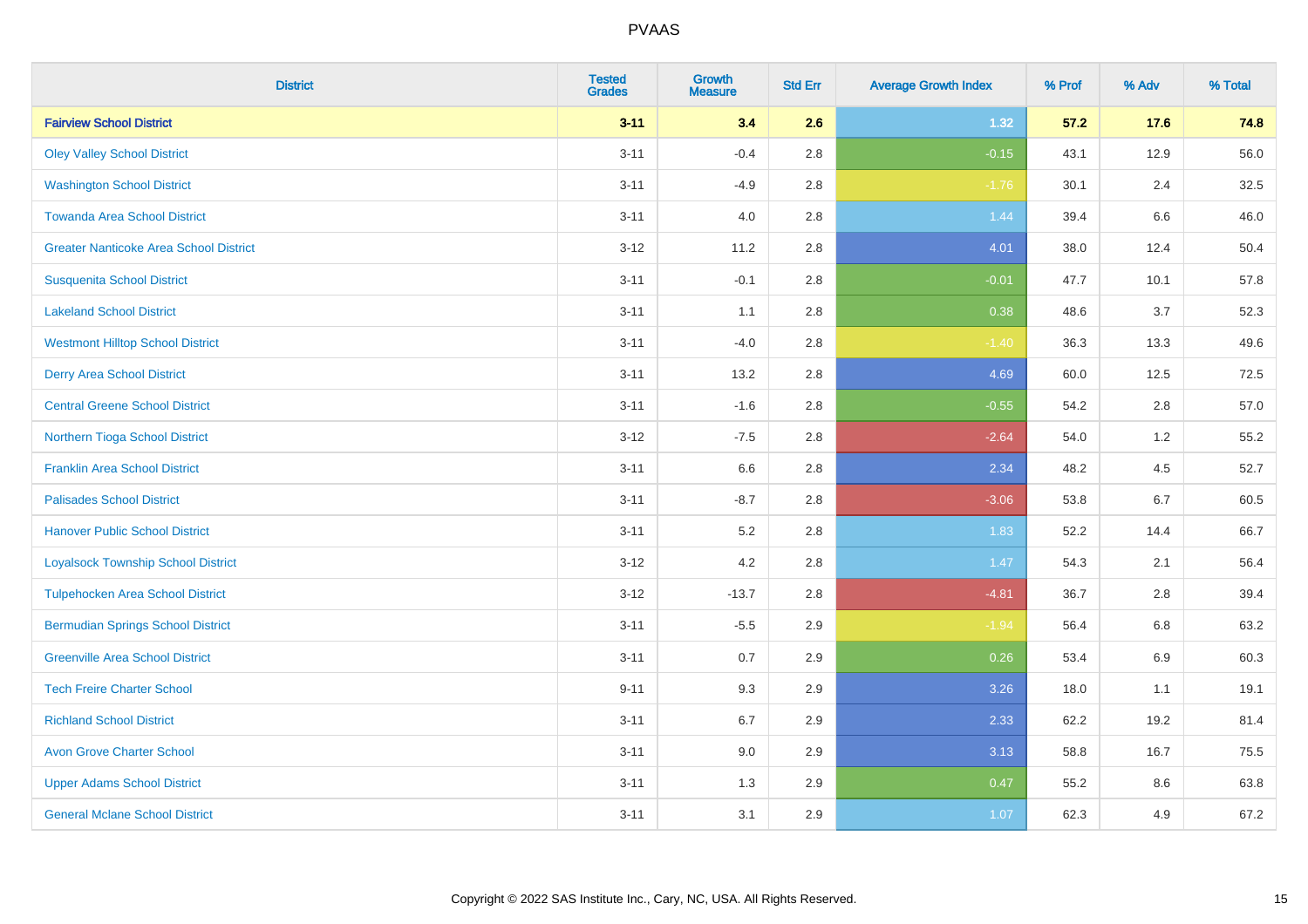| <b>District</b>                                    | <b>Tested</b><br><b>Grades</b> | <b>Growth</b><br><b>Measure</b> | <b>Std Err</b> | <b>Average Growth Index</b> | % Prof | % Adv   | % Total |
|----------------------------------------------------|--------------------------------|---------------------------------|----------------|-----------------------------|--------|---------|---------|
| <b>Fairview School District</b>                    | $3 - 11$                       | 3.4                             | 2.6            | 1.32                        | 57.2   | 17.6    | 74.8    |
| <b>Punxsutawney Area School District</b>           | $3 - 11$                       | 4.2                             | 2.9            | 1.45                        | 55.0   | $5.5\,$ | 60.6    |
| Philadelphia Electrical & Tech Charter High School | $10 - 10$                      | $-0.5$                          | 2.9            | $-0.15$                     | 8.8    | 0.0     | $8.8\,$ |
| <b>Western Wayne School District</b>               | $3 - 11$                       | 5.6                             | 2.9            | 1.93                        | 41.3   | 17.4    | 58.7    |
| <b>Pine Grove Area School District</b>             | $3 - 11$                       | $-7.7$                          | 2.9            | $-2.66$                     | 42.3   | 7.7     | 50.0    |
| <b>West Mifflin Area School District</b>           | $3 - 12$                       | $-12.3$                         | 2.9            | $-4.22$                     | 39.7   | 10.3    | 50.0    |
| <b>Neshannock Township School District</b>         | $3 - 10$                       | $-9.7$                          | 2.9            | $-3.34$                     | 62.4   | 5.6     | 67.9    |
| <b>Penns Valley Area School District</b>           | $3 - 12$                       | 14.0                            | 2.9            | 4.80                        | 41.9   | 23.1    | 65.0    |
| Philadelphia Academy Charter School                | $3 - 11$                       | $-8.9$                          | 2.9            | $-3.04$                     | 50.5   | 2.9     | 53.4    |
| <b>Chestnut Ridge School District</b>              | $3 - 12$                       | $-3.4$                          | 2.9            | $-1.17$                     | 46.6   | 5.8     | 52.4    |
| New Hope-Solebury School District                  | $3 - 11$                       | 7.5                             | 2.9            | 2.57                        | 68.2   | 22.7    | 90.9    |
| <b>Dunmore School District</b>                     | $3 - 11$                       | $-7.7$                          | 2.9            | $-2.62$                     | 34.0   | 7.2     | 41.2    |
| Karns City Area School District                    | $3 - 11$                       | $-6.0$                          | 2.9            | $-2.03$                     | 53.1   | 8.3     | 61.5    |
| <b>Mid Valley School District</b>                  | $3 - 10$                       | $-1.7$                          | 3.0            | $-0.55$                     | 45.1   | $7.8\,$ | 52.9    |
| <b>Riverside School District</b>                   | $3 - 11$                       | $-3.2$                          | 3.0            | $-1.09$                     | 43.0   | 9.0     | 52.0    |
| Southern Columbia Area School District             | $3 - 11$                       | $-14.6$                         | 3.0            | $-4.92$                     | 55.0   | 4.0     | 59.0    |
| <b>Camp Hill School District</b>                   | $3 - 12$                       | 2.3                             | 3.0            | 0.78                        | 53.6   | 17.5    | 71.1    |
| <b>Charleroi School District</b>                   | $3 - 11$                       | $-2.6$                          | 3.0            | $-0.86$                     | 55.7   | 7.4     | 63.1    |
| <b>Freedom Area School District</b>                | $3 - 11$                       | $-7.1$                          | 3.0            | $-2.37$                     | 43.8   | 4.2     | 47.9    |
| <b>Palmerton Area School District</b>              | $3 - 11$                       | $-1.2$                          | 3.0            | $-0.39$                     | 57.4   | 5.0     | 62.4    |
| <b>Columbia-Montour AVTS</b>                       | $9 - 10$                       | $-12.5$                         | 3.0            | $-4.16$                     | 22.3   | 0.6     | 22.9    |
| <b>Blairsville-Saltsburg School District</b>       | $3 - 11$                       | $-8.0$                          | 3.0            | $-2.68$                     | 37.3   | 7.0     | 44.3    |
| <b>Iroquois School District</b>                    | $3 - 11$                       | 13.1                            | 3.0            | 4.35                        | 48.2   | 7.8     | 56.0    |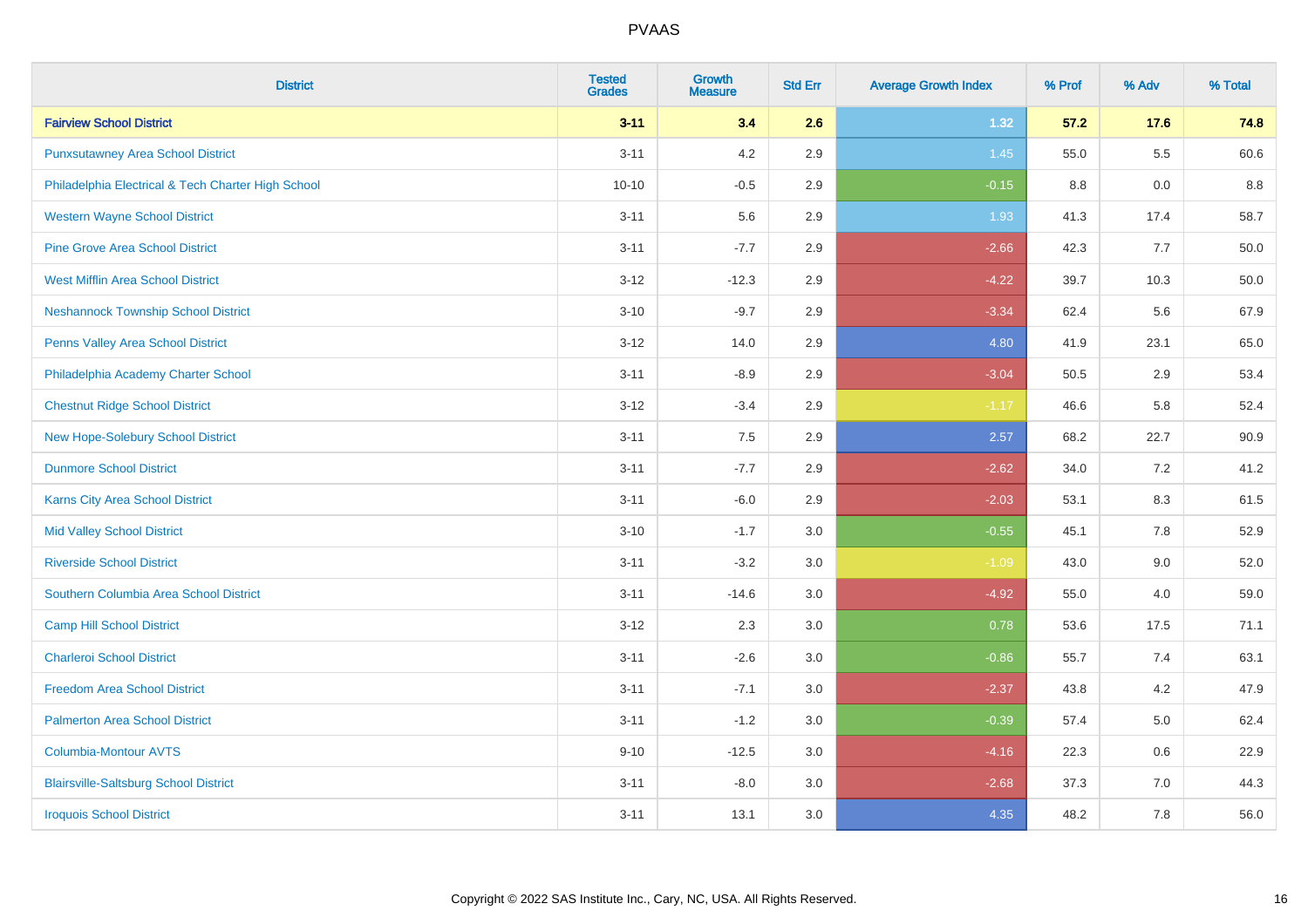| <b>District</b>                                | <b>Tested</b><br><b>Grades</b> | <b>Growth</b><br><b>Measure</b> | <b>Std Err</b> | <b>Average Growth Index</b> | % Prof | % Adv | % Total |
|------------------------------------------------|--------------------------------|---------------------------------|----------------|-----------------------------|--------|-------|---------|
| <b>Fairview School District</b>                | $3 - 11$                       | 3.4                             | 2.6            | 1.32                        | 57.2   | 17.6  | 74.8    |
| Catasauqua Area School District                | $3 - 12$                       | $-12.1$                         | 3.0            | $-4.00$                     | 36.8   | 7.6   | 44.3    |
| <b>Wellsboro Area School District</b>          | $3 - 11$                       | $-12.4$                         | 3.0            | $-4.11$                     | 49.2   | 11.9  | 61.1    |
| <b>Wilmington Area School District</b>         | $3 - 11$                       | 7.5                             | 3.0            | 2.48                        | 55.1   | 5.1   | 60.2    |
| <b>Bloomsburg Area School District</b>         | $3 - 10$                       | 0.7                             | 3.0            | 0.23                        | 55.9   | 11.8  | 67.6    |
| <b>Riverside Beaver County School District</b> | $3 - 11$                       | $-14.0$                         | 3.0            | $-4.64$                     | 49.4   | 8.8   | 58.2    |
| <b>Montrose Area School District</b>           | $3 - 10$                       | $-5.5$                          | 3.0            | $-1.82$                     | 46.7   | 5.4   | 52.2    |
| <b>Cranberry Area School District</b>          | $3 - 12$                       | 9.2                             | 3.0            | 3.04                        | 47.5   | 10.2  | 57.6    |
| <b>Brookville Area School District</b>         | $3 - 11$                       | 6.9                             | 3.0            | 2.30                        | 55.2   | 15.6  | 70.8    |
| <b>Warrior Run School District</b>             | $3 - 11$                       | 4.6                             | 3.0            | 1.51                        | 40.9   | 8.1   | 49.0    |
| <b>Forest City Regional School District</b>    | $3 - 12$                       | $-6.0$                          | 3.0            | $-1.96$                     | 44.1   | 0.0   | 44.1    |
| <b>Tacony Academy Charter School</b>           | $3 - 11$                       | $-14.7$                         | 3.0            | $-4.82$                     | 22.4   | 1.8   | 24.1    |
| Perseus House Charter School Of Excellence     | $6 - 11$                       | $-5.2$                          | 3.0            | $-1.72$                     | 16.5   | 0.0   | 16.5    |
| Mastery Charter School - Shoemaker Campus      | $7 - 10$                       | 4.1                             | 3.0            | 1.34                        | 20.9   | 3.3   | 24.2    |
| <b>Brentwood Borough School District</b>       | $3 - 11$                       | $-5.3$                          | 3.0            | $-1.72$                     | 52.0   | 6.1   | 58.2    |
| <b>Burrell School District</b>                 | $3 - 11$                       | 4.5                             | 3.1            | 1.48                        | 58.5   | 13.8  | 72.3    |
| <b>North East School District</b>              | $3 - 11$                       | $-9.3$                          | 3.1            | $-3.02$                     | 62.6   | 14.4  | 77.0    |
| <b>Mohawk Area School District</b>             | $3 - 11$                       | $-7.5$                          | 3.1            | $-2.45$                     | 49.4   | 11.0  | 60.4    |
| <b>Mount Carmel Area School District</b>       | $3 - 11$                       | $-0.6$                          | 3.1            | $-0.18$                     | 45.3   | 2.1   | 47.4    |
| <b>Ligonier Valley School District</b>         | $3 - 11$                       | 4.2                             | 3.1            | 1.34                        | 59.1   | 10.3  | 69.5    |
| <b>Unionville-Chadds Ford School District</b>  | $3 - 11$                       | 17.1                            | 3.1            | 5.51                        | 68.1   | 13.2  | 81.3    |
| <b>Mount Union Area School District</b>        | $3 - 10$                       | $-6.1$                          | 3.1            | $-1.97$                     | 32.2   | 3.4   | 35.6    |
| <b>Marion Center Area School District</b>      | $3 - 10$                       | $-12.0$                         | 3.1            | $-3.87$                     | 33.7   | 1.1   | 34.8    |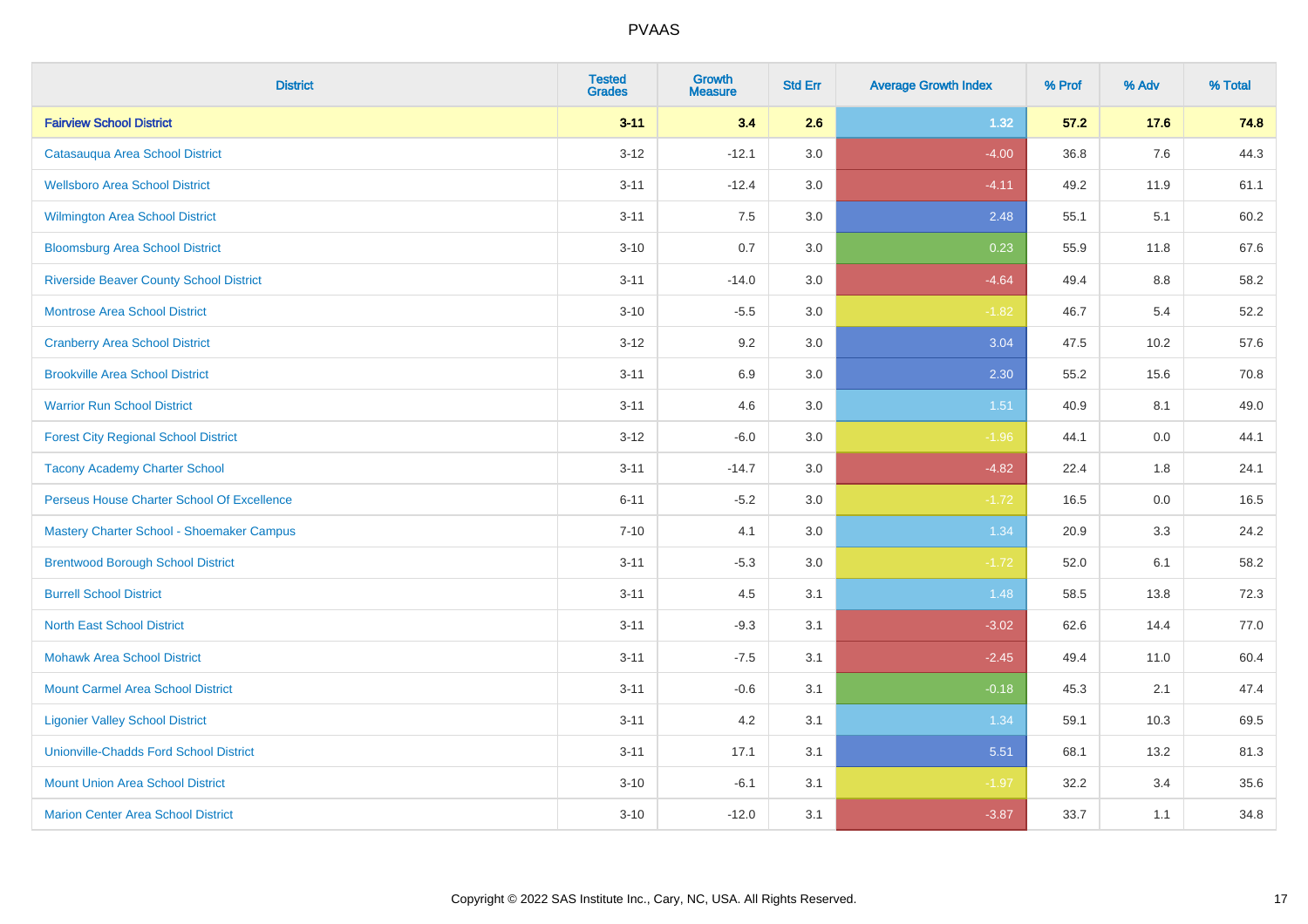| <b>District</b>                                   | <b>Tested</b><br><b>Grades</b> | Growth<br><b>Measure</b> | <b>Std Err</b> | <b>Average Growth Index</b> | % Prof | % Adv   | % Total |
|---------------------------------------------------|--------------------------------|--------------------------|----------------|-----------------------------|--------|---------|---------|
| <b>Fairview School District</b>                   | $3 - 11$                       | 3.4                      | 2.6            | 1.32                        | 57.2   | 17.6    | 74.8    |
| <b>Laurel School District</b>                     | $3 - 11$                       | 1.8                      | 3.1            | 0.59                        | 70.1   | 2.3     | 72.4    |
| Cambria Heights School District                   | $3 - 10$                       | $-4.1$                   | 3.1            | $-1.32$                     | 51.0   | 6.0     | 57.0    |
| <b>Executive Education Academy Charter School</b> | $3 - 10$                       | $-6.5$                   | 3.1            | $-2.08$                     | 23.7   | $2.2\,$ | 25.8    |
| <b>Avonworth School District</b>                  | $3 - 10$                       | $-12.6$                  | 3.1            | $-4.01$                     | 59.8   | 4.6     | 64.4    |
| <b>New Brighton Area School District</b>          | $3 - 11$                       | 4.6                      | 3.1            | 1.47                        | 60.9   | 5.8     | 66.7    |
| Schuylkill Haven Area School District             | $3 - 11$                       | $-15.3$                  | 3.1            | $-4.87$                     | 49.7   | 2.4     | 52.1    |
| <b>Kane Area School District</b>                  | $3 - 10$                       | $-3.7$                   | 3.2            | $-1.17$                     | 39.5   | 9.9     | 49.4    |
| <b>Bellwood-Antis School District</b>             | $3 - 10$                       | $-1.2$                   | 3.2            | $-0.39$                     | 55.1   | 10.1    | 65.2    |
| <b>Canton Area School District</b>                | $3 - 11$                       | $-5.5$                   | 3.2            | $-1.75$                     | 40.7   | 2.3     | 43.0    |
| <b>Wilkes-Barre Area School District</b>          | $3 - 11$                       | 0.1                      | 3.2            | 0.02                        | 35.5   | 5.4     | 40.9    |
| <b>Upper Dauphin Area School District</b>         | $3 - 11$                       | $-6.3$                   | 3.2            | $-1.98$                     | 37.4   | 4.8     | 42.2    |
| <b>Uniontown Area School District</b>             | $3 - 11$                       | 6.0                      | $3.2\,$        | 1.87                        | 62.4   | 5.9     | 68.2    |
| <b>Pequea Valley School District</b>              | $3 - 11$                       | $-5.8$                   | 3.2            | $-1.80$                     | 39.8   | 9.1     | 48.9    |
| <b>Line Mountain School District</b>              | $3 - 11$                       | 4.1                      | 3.2            | 1.27                        | 52.9   | 9.2     | 62.1    |
| <b>Windber Area School District</b>               | $3 - 11$                       | $-7.2$                   | 3.2            | $-2.24$                     | 55.4   | 7.2     | 62.6    |
| <b>Kutztown Area School District</b>              | $3 - 12$                       | $-0.2$                   | 3.2            | $-0.05$                     | 55.4   | 13.3    | 68.7    |
| <b>Springfield Township School District</b>       | $3 - 11$                       | $-18.9$                  | 3.2            | $-5.88$                     | 62.6   | 3.6     | 66.3    |
| South Allegheny School District                   | $3 - 11$                       | $-8.8$                   | 3.2            | $-2.70$                     | 40.5   | 0.0     | 40.5    |
| <b>Bentworth School District</b>                  | $3 - 11$                       | 5.7                      | 3.2            | 1.75                        | 44.2   | 19.5    | 63.6    |
| Southern Huntingdon County School District        | $3 - 11$                       | $-12.9$                  | 3.2            | $-3.98$                     | 32.5   | 2.5     | 35.0    |
| <b>MaST Community Charter School II</b>           | $3 - 10$                       | 4.4                      | 3.2            | 1.37                        | 28.4   | 3.4     | 31.8    |
| <b>Ellwood City Area School District</b>          | $3 - 11$                       | $-4.2$                   | 3.2            | $-1.29$                     | 54.1   | 14.1    | 68.2    |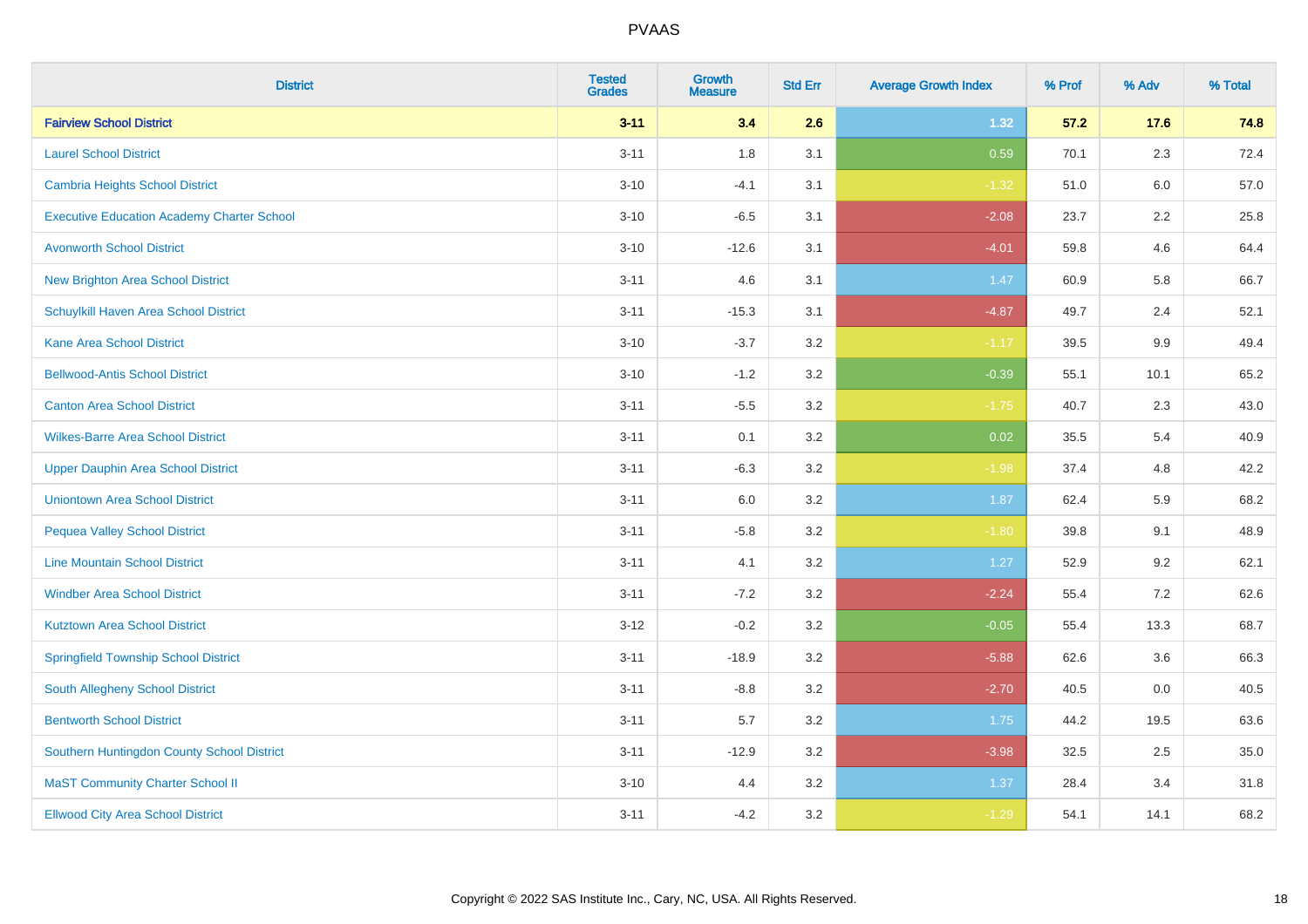| <b>District</b>                              | <b>Tested</b><br><b>Grades</b> | Growth<br><b>Measure</b> | <b>Std Err</b> | <b>Average Growth Index</b> | % Prof | % Adv   | % Total |
|----------------------------------------------|--------------------------------|--------------------------|----------------|-----------------------------|--------|---------|---------|
| <b>Fairview School District</b>              | $3 - 11$                       | 3.4                      | 2.6            | 1.32                        | 57.2   | 17.6    | 74.8    |
| Renaissance Academy Charter School           | $3 - 11$                       | 8.3                      | 3.3            | 2.54                        | 45.6   | 22.8    | 68.4    |
| <b>Elk Lake School District</b>              | $3 - 11$                       | $-4.0$                   | 3.3            | $-1.23$                     | 46.2   | 3.3     | 49.4    |
| <b>Panther Valley School District</b>        | $3 - 12$                       | $-0.6$                   | 3.3            | $-0.19$                     | 47.9   | 4.3     | 52.1    |
| <b>Carlynton School District</b>             | $3 - 11$                       | 7.3                      | 3.3            | 2.22                        | 41.0   | 10.5    | 51.6    |
| <b>Shenango Area School District</b>         | $3 - 11$                       | $-2.6$                   | 3.3            | $-0.79$                     | 50.6   | 13.9    | 64.6    |
| <b>Big Beaver Falls Area School District</b> | $3 - 11$                       | $-3.9$                   | 3.3            | $-1.18$                     | 34.1   | 3.5     | 37.6    |
| <b>Wyalusing Area School District</b>        | $3 - 12$                       | $8.8\,$                  | 3.3            | 2.68                        | 54.6   | 11.7    | 66.2    |
| <b>Northern Cambria School District</b>      | $3 - 11$                       | 10.0                     | 3.3            | 3.04                        | 47.4   | 5.1     | 52.6    |
| <b>Keystone School District</b>              | $3 - 11$                       | 3.1                      | 3.3            | 0.94                        | 50.6   | 6.5     | 57.1    |
| <b>Bethlehem-Center School District</b>      | $3 - 10$                       | 8.1                      | 3.3            | 2.46                        | 35.1   | 1.4     | 36.5    |
| <b>Moniteau School District</b>              | $3 - 11$                       | $-11.8$                  | 3.3            | $-3.56$                     | 50.0   | 6.3     | 56.3    |
| <b>Carmichaels Area School District</b>      | $3 - 10$                       | $-9.3$                   | 3.3            | $-2.81$                     | 35.1   | 1.4     | 36.5    |
| <b>Mercer Area School District</b>           | $3 - 11$                       | $-0.2$                   | 3.3            | $-0.06$                     | 56.0   | $8.0\,$ | 64.0    |
| <b>Carbondale Area School District</b>       | $3 - 10$                       | 7.4                      | 3.3            | 2.25                        | 56.6   | 2.6     | 59.2    |
| <b>KIPP Dubois Charter School</b>            | $9 - 10$                       | 4.7                      | 3.3            | 1.40                        | 31.0   | 1.4     | 32.4    |
| Philipsburg-Osceola Area School District     | $3 - 11$                       | $-24.8$                  | 3.3            | $-7.43$                     | 19.7   | 2.6     | 22.4    |
| South Side Area School District              | $3 - 11$                       | $-1.6$                   | 3.3            | $-0.48$                     | 50.0   | 6.8     | 56.8    |
| <b>East Allegheny School District</b>        | $3 - 11$                       | $-6.3$                   | 3.3            | $-1.87$                     | 31.9   | 9.7     | 41.7    |
| Conemaugh Township Area School District      | $3 - 12$                       | $-3.7$                   | 3.4            | $-1.09$                     | 53.8   | 17.6    | 71.4    |
| <b>North Pocono School District</b>          | $3 - 11$                       | $-2.3$                   | 3.4            | $-0.68$                     | 52.0   | 16.4    | 68.5    |
| <b>Everett Area School District</b>          | $3 - 11$                       | 5.0                      | 3.4            | 1.47                        | 60.5   | 1.3     | 61.8    |
| <b>Troy Area School District</b>             | $3 - 10$                       | $-4.3$                   | 3.4            | $-1.26$                     | 43.2   | 5.7     | 48.9    |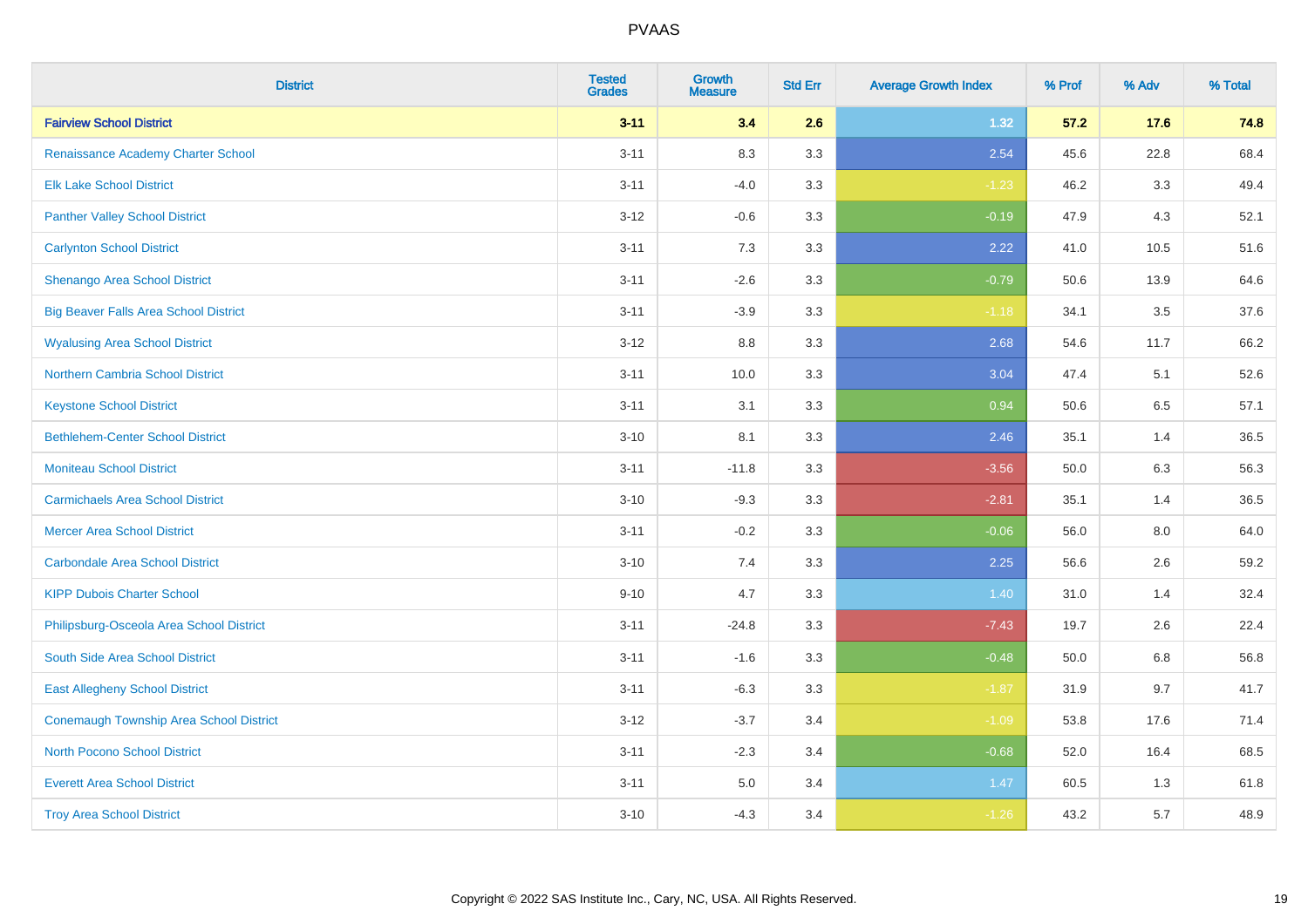| <b>District</b>                           | <b>Tested</b><br><b>Grades</b> | <b>Growth</b><br><b>Measure</b> | <b>Std Err</b> | <b>Average Growth Index</b> | % Prof | % Adv   | % Total  |
|-------------------------------------------|--------------------------------|---------------------------------|----------------|-----------------------------|--------|---------|----------|
| <b>Fairview School District</b>           | $3 - 11$                       | 3.4                             | 2.6            | 1.32                        | 57.2   | 17.6    | 74.8     |
| <b>Fairfield Area School District</b>     | $3 - 11$                       | $-5.6$                          | 3.4            | $-1.66$                     | 57.9   | 4.0     | 61.8     |
| <b>Bristol Borough School District</b>    | $3 - 12$                       | $-4.3$                          | 3.4            | $-1.27$                     | 39.7   | 1.3     | 41.0     |
| <b>Reynolds School District</b>           | $3 - 10$                       | 0.5                             | 3.4            | 0.16                        | 52.1   | 7.0     | 59.2     |
| <b>Burgettstown Area School District</b>  | $3 - 11$                       | $-2.1$                          | 3.4            | $-0.62$                     | 50.0   | 1.4     | 51.4     |
| <b>Redbank Valley School District</b>     | $3 - 11$                       | $-9.5$                          | 3.4            | $-2.77$                     | 31.5   | 4.9     | 36.4     |
| <b>Old Forge School District</b>          | $3 - 12$                       | $-5.9$                          | 3.4            | $-1.73$                     | 52.9   | 7.1     | 60.0     |
| <b>United School District</b>             | $3 - 11$                       | 2.1                             | 3.4            | 0.63                        | 60.3   | 6.6     | 66.9     |
| <b>Steel Valley School District</b>       | $3 - 11$                       | 6.5                             | 3.4            | 1.89                        | 50.7   | 5.6     | 56.3     |
| Mastery Charter School - Hardy Williams   | $3 - 11$                       | 11.4                            | 3.4            | 3.33                        | 44.3   | 5.7     | $50.0\,$ |
| <b>Williams Valley School District</b>    | $3 - 11$                       | $-7.3$                          | 3.4            | $-2.13$                     | 23.2   | 0.0     | 23.2     |
| <b>Moshannon Valley School District</b>   | $3 - 10$                       | $-7.0$                          | 3.4            | $-2.01$                     | 48.5   | 0.0     | 48.5     |
| Maritime Academy Charter School           | $3 - 10$                       | $-11.4$                         | 3.5            | $-3.29$                     | 15.2   | 0.0     | 15.2     |
| <b>Central Fulton School District</b>     | $3 - 11$                       | $-0.5$                          | 3.5            | $-0.14$                     | 51.4   | $8.6\,$ | 60.0     |
| <b>Newport School District</b>            | $3 - 12$                       | 1.4                             | 3.5            | 0.41                        | 51.5   | 10.3    | 61.8     |
| <b>Steelton-Highspire School District</b> | $3 - 11$                       | $-11.8$                         | 3.5            | $-3.40$                     | 14.5   | 0.0     | 14.5     |
| <b>North Star School District</b>         | $3 - 11$                       | $-8.7$                          | 3.5            | $-2.51$                     | 47.8   | 6.0     | 53.7     |
| <b>Columbia Borough School District</b>   | $3 - 12$                       | $-3.1$                          | 3.5            | $-0.89$                     | 29.5   | 1.9     | 31.4     |
| Pennsylvania Virtual Charter School       | $3 - 11$                       | 11.8                            | 3.5            | 3.37                        | 56.5   | 11.1    | 67.6     |
| Lackawanna Trail School District          | $3 - 10$                       | $-21.7$                         | 3.5            | $-6.20$                     | 38.5   | 1.5     | 40.0     |
| <b>Sayre Area School District</b>         | $3 - 11$                       | 11.2                            | 3.5            | 3.20                        | 52.2   | 7.5     | 59.7     |
| <b>Northwestern School District</b>       | $3 - 11$                       | $-24.9$                         | 3.5            | $-7.13$                     | 42.6   | 2.9     | 45.6     |
| Multicultural Academy Charter School      | $9 - 11$                       | 9.5                             | 3.5            | 2.69                        | 22.0   | 0.0     | 22.0     |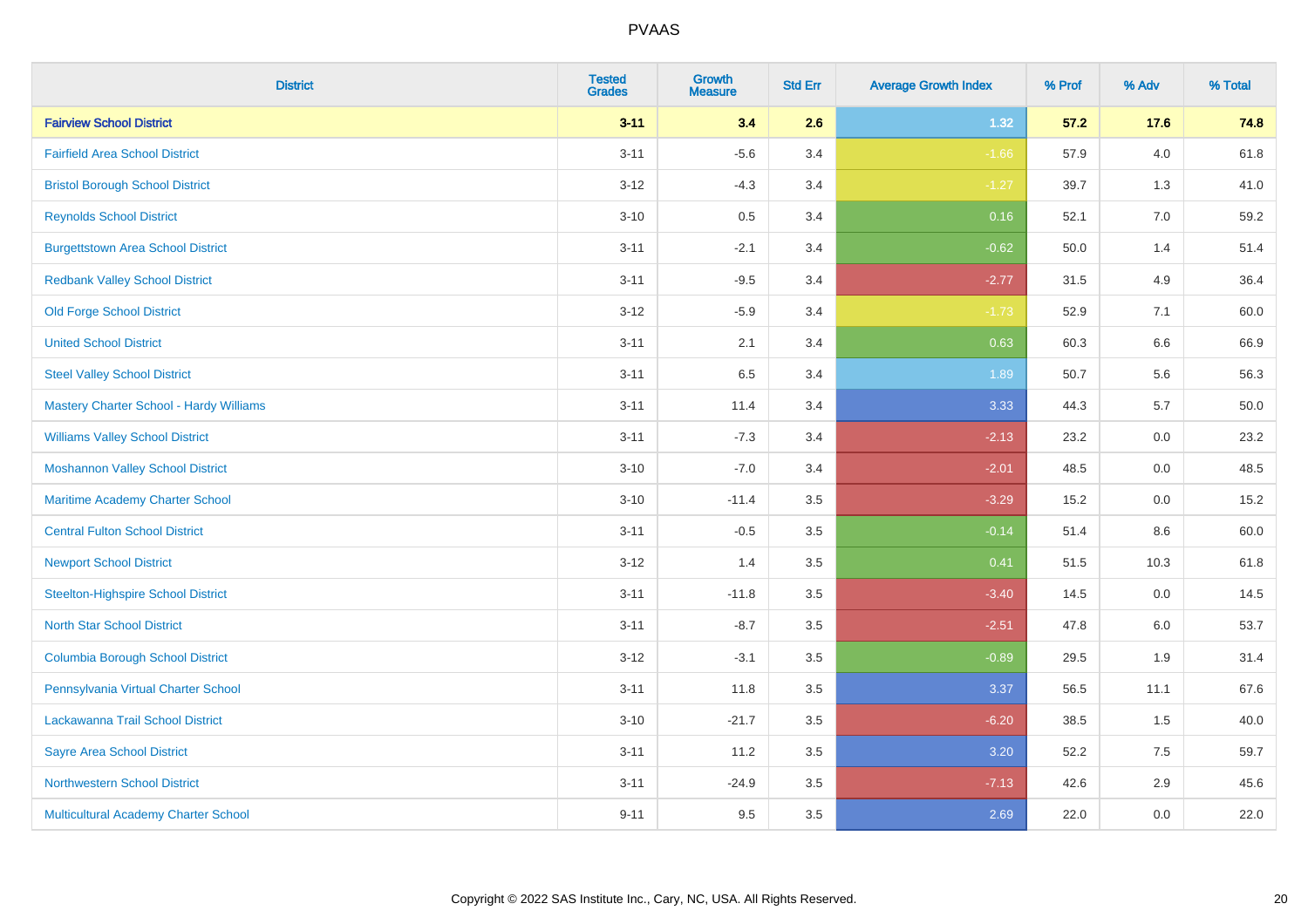| <b>District</b>                                | <b>Tested</b><br><b>Grades</b> | <b>Growth</b><br><b>Measure</b> | <b>Std Err</b> | <b>Average Growth Index</b> | % Prof | % Adv   | % Total |
|------------------------------------------------|--------------------------------|---------------------------------|----------------|-----------------------------|--------|---------|---------|
| <b>Fairview School District</b>                | $3 - 11$                       | 3.4                             | 2.6            | 1.32                        | 57.2   | 17.6    | 74.8    |
| Juniata Valley School District                 | $3 - 11$                       | $-3.9$                          | 3.5            | $-1.10$                     | 44.4   | $3.5\,$ | 47.8    |
| <b>Sharpsville Area School District</b>        | $3 - 11$                       | $-1.4$                          | 3.5            | $-0.40$                     | 55.2   | 13.4    | 68.7    |
| <b>Mountain View School District</b>           | $3 - 11$                       | 20.9                            | 3.5            | 5.91                        | 57.8   | 20.3    | 78.1    |
| <b>Purchase Line School District</b>           | $3 - 12$                       | 1.7                             | 3.5            | 0.47                        | 43.1   | 5.4     | 48.5    |
| <b>Chartiers-Houston School District</b>       | $3 - 10$                       | $-8.6$                          | 3.5            | $-2.41$                     | 59.7   | 4.5     | 64.2    |
| <b>Union City Area School District</b>         | $3 - 12$                       | $-10.2$                         | 3.6            | $-2.87$                     | 42.9   | 3.2     | 46.0    |
| <b>Carbon Career &amp; Technical Institute</b> | $9 - 11$                       | $-5.7$                          | 3.6            | $-1.59$                     | 34.5   | 1.2     | 35.7    |
| <b>Southmoreland School District</b>           | $3 - 11$                       | $-8.3$                          | 3.6            | $-2.32$                     | 56.8   | 7.2     | 64.0    |
| <b>Brockway Area School District</b>           | $3 - 11$                       | 0.6                             | 3.6            | 0.16                        | 49.2   | 7.7     | 56.9    |
| Portage Area School District                   | $3 - 10$                       | $-8.1$                          | 3.6            | $-2.26$                     | 40.6   | 9.4     | 50.0    |
| <b>Salisbury Township School District</b>      | $3 - 11$                       | 6.3                             | 3.6            | 1.77                        | 46.2   | 6.6     | 52.8    |
| Propel Charter School - Braddock Hills         | $3 - 11$                       | $-13.6$                         | 3.6            | $-3.81$                     | 9.7    | 1.6     | 11.3    |
| <b>Lawrence County CTC</b>                     | $10 - 11$                      | $-21.7$                         | 3.6            | $-6.05$                     | 19.8   | $0.0\,$ | 19.8    |
| <b>Homer-Center School District</b>            | $3 - 11$                       | 9.7                             | 3.6            | 2.70                        | 45.1   | 17.2    | 62.3    |
| <b>Montgomery Area School District</b>         | $3 - 11$                       | 10.7                            | 3.6            | 2.96                        | 48.7   | 12.4    | 61.1    |
| Northern Bedford County School District        | $3 - 11$                       | 16.5                            | 3.6            | 4.58                        | 51.7   | 20.0    | 71.7    |
| <b>Mahanoy Area School District</b>            | $3 - 10$                       | $-9.0$                          | 3.6            | $-2.49$                     | 26.2   | 1.6     | 27.9    |
| <b>Blue Ridge School District</b>              | $3 - 11$                       | $-0.5$                          | 3.6            | $-0.12$                     | 44.6   | 3.1     | 47.7    |
| California Area School District                | $3 - 10$                       | $-7.3$                          | 3.6            | $-2.02$                     | 42.6   | 9.8     | 52.5    |
| <b>Port Allegany School District</b>           | $3 - 11$                       | 4.4                             | 3.6            | 1.21                        | 28.1   | 9.4     | 37.5    |
| <b>School Lane Charter School</b>              | $3 - 11$                       | 12.4                            | 3.6            | 3.43                        | 59.1   | 9.8     | 68.9    |
| <b>Northgate School District</b>               | $3 - 11$                       | 6.3                             | 3.6            | 1.73                        | 53.3   | 16.7    | 70.0    |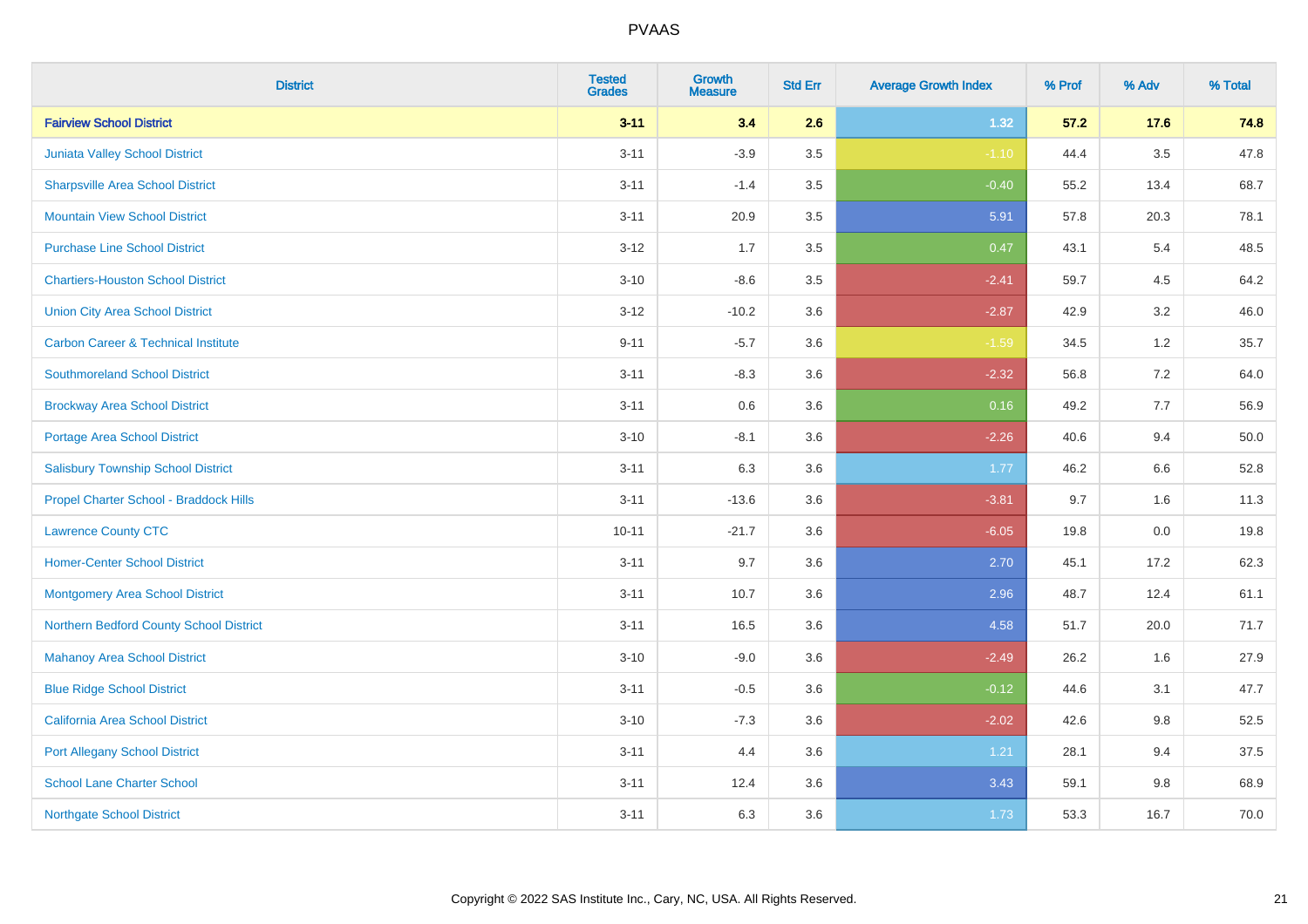| <b>District</b>                                 | <b>Tested</b><br><b>Grades</b> | <b>Growth</b><br><b>Measure</b> | <b>Std Err</b> | <b>Average Growth Index</b> | % Prof | % Adv   | % Total |
|-------------------------------------------------|--------------------------------|---------------------------------|----------------|-----------------------------|--------|---------|---------|
| <b>Fairview School District</b>                 | $3 - 11$                       | 3.4                             | 2.6            | 1.32                        | 57.2   | 17.6    | 74.8    |
| <b>Westinghouse Arts Academy Charter School</b> | $9 - 10$                       | $-0.7$                          | 3.6            | $-0.19$                     | 59.2   | 8.4     | 67.6    |
| <b>Frazier School District</b>                  | $3 - 11$                       | $-17.2$                         | 3.7            | $-4.70$                     | 37.1   | 1.6     | 38.7    |
| <b>Muncy School District</b>                    | $3 - 11$                       | $-8.1$                          | 3.7            | $-2.21$                     | 42.0   | $3.8\,$ | 45.8    |
| <b>Valley Grove School District</b>             | $3 - 10$                       | $-3.7$                          | 3.7            | $-1.01$                     | 51.2   | 6.1     | 57.3    |
| <b>Sto-Rox School District</b>                  | $3 - 10$                       | 6.6                             | 3.7            | 1.80                        | 13.4   | 0.0     | 13.4    |
| <b>Minersville Area School District</b>         | $3 - 11$                       | $-14.4$                         | 3.7            | $-3.90$                     | 39.3   | 3.3     | 42.6    |
| <b>Clairton City School District</b>            | $3 - 11$                       | 3.5                             | 3.7            | 0.95                        | 13.4   | 0.0     | 13.4    |
| <b>Glendale School District</b>                 | $3 - 10$                       | $-0.9$                          | 3.7            | $-0.24$                     | 50.0   | 5.4     | 55.4    |
| <b>Lakeview School District</b>                 | $3 - 11$                       | $-0.9$                          | 3.7            | $-0.24$                     | 60.3   | $3.2\,$ | 63.5    |
| <b>Innovative Arts Academy Charter School</b>   | $6 - 11$                       | $-9.1$                          | 3.7            | $-2.44$                     | 9.5    | 0.0     | 9.5     |
| <b>Apollo-Ridge School District</b>             | $3 - 12$                       | $-4.7$                          | 3.7            | $-1.24$                     | 50.0   | 10.0    | 60.0    |
| <b>Tussey Mountain School District</b>          | $3 - 12$                       | 1.5                             | 3.7            | 0.40                        | 38.6   | 1.8     | 40.4    |
| <b>Coudersport Area School District</b>         | $3 - 11$                       | $7.7\,$                         | 3.7            | 2.06                        | 55.7   | 8.2     | 63.9    |
| <b>Penns Manor Area School District</b>         | $3 - 12$                       | $-17.0$                         | 3.7            | $-4.52$                     | 29.7   | 3.1     | 32.8    |
| <b>Riverview School District</b>                | $3 - 11$                       | $-4.6$                          | 3.8            | $-1.20$                     | 57.9   | 15.8    | 73.7    |
| <b>Fort Cherry School District</b>              | $3 - 10$                       | $-5.9$                          | 3.8            | $-1.56$                     | 55.2   | 5.2     | 60.3    |
| Millersburg Area School District                | $3 - 11$                       | $6.2\,$                         | 3.8            | 1.63                        | 51.8   | 7.4     | 59.3    |
| <b>West Middlesex Area School District</b>      | $3 - 10$                       | $-8.4$                          | $3.8\,$        | $-2.21$                     | 34.9   | 2.8     | 37.6    |
| <b>Antietam School District</b>                 | $3 - 10$                       | $-4.3$                          | 3.8            | $-1.13$                     | 36.4   | 5.4     | 41.8    |
| New Kensington-Arnold School District           | $3 - 11$                       | $-0.4$                          | 3.8            | $-0.10$                     | 40.7   | 3.7     | 44.4    |
| Northwest Area School District                  | $3 - 10$                       | $-10.0$                         | 3.8            | $-2.59$                     | 34.6   | 7.3     | 41.8    |
| Jeannette City School District                  | $3 - 11$                       | $-4.3$                          | 3.8            | $-1.13$                     | 46.7   | 7.5     | 54.2    |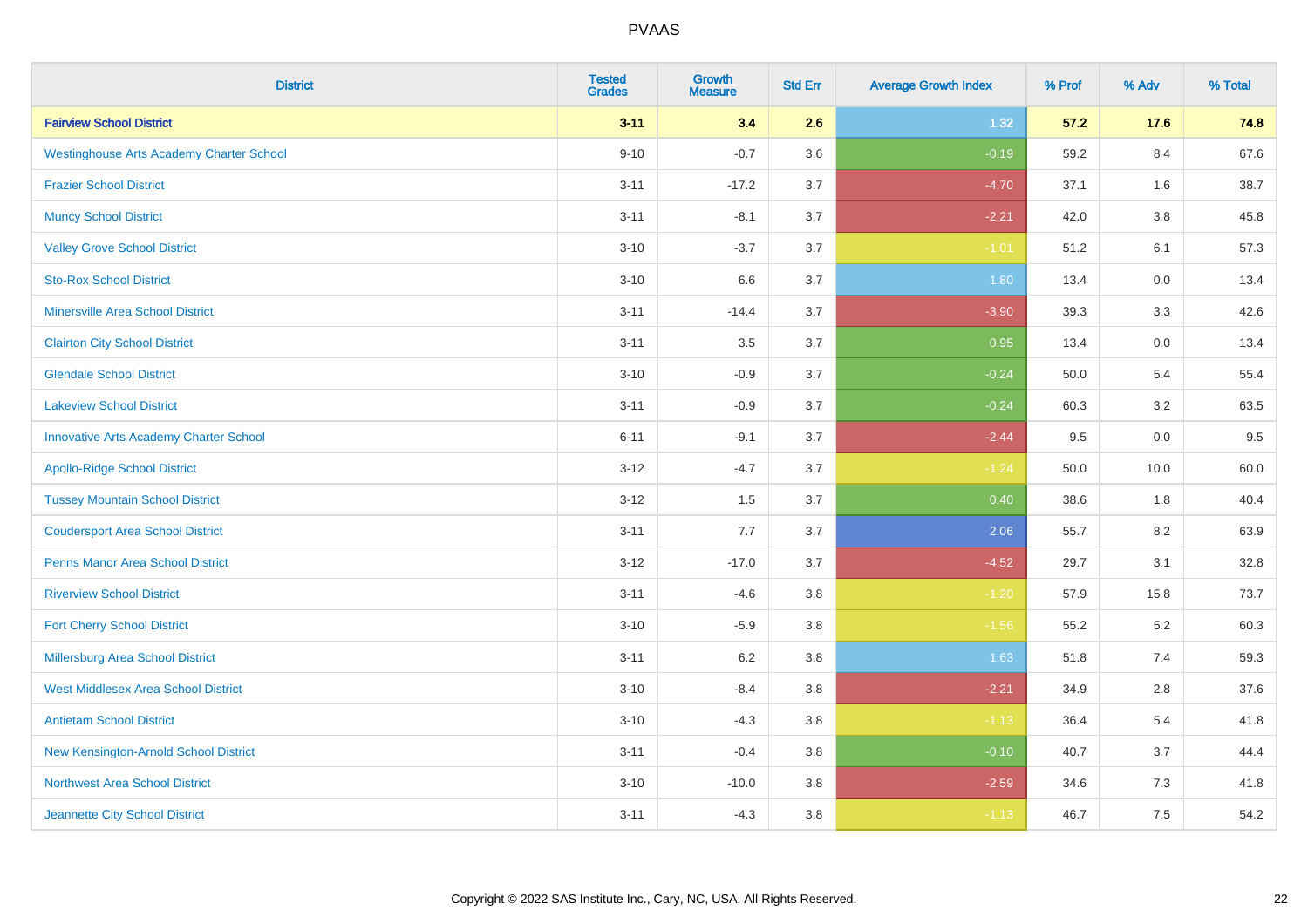| <b>District</b>                                 | <b>Tested</b><br><b>Grades</b> | <b>Growth</b><br><b>Measure</b> | <b>Std Err</b> | <b>Average Growth Index</b> | % Prof | % Adv | % Total |
|-------------------------------------------------|--------------------------------|---------------------------------|----------------|-----------------------------|--------|-------|---------|
| <b>Fairview School District</b>                 | $3 - 11$                       | 3.4                             | 2.6            | 1.32                        | 57.2   | 17.6  | 74.8    |
| <b>West Branch Area School District</b>         | $3 - 11$                       | 0.2                             | 3.8            | 0.05                        | 47.2   | 1.9   | 49.1    |
| <b>Greenwood School District</b>                | $3 - 11$                       | 15.9                            | 3.9            | 4.11                        | 50.0   | 25.0  | 75.0    |
| <b>Halifax Area School District</b>             | $3 - 11$                       | 4.7                             | 3.9            | 1.22                        | 61.5   | 9.6   | 71.2    |
| Jefferson County-Dubois AVTS                    | $9 - 11$                       | $-16.2$                         | 3.9            | $-4.16$                     | 23.0   | 0.0   | 23.0    |
| Johnsonburg Area School District                | $3 - 11$                       | $-14.1$                         | 3.9            | $-3.62$                     | 54.0   | 4.6   | 58.6    |
| <b>Smethport Area School District</b>           | $3-12$                         | 0.6                             | 3.9            | 0.15                        | 37.0   | 1.8   | 38.9    |
| <b>Shenandoah Valley School District</b>        | $3 - 11$                       | 9.7                             | 3.9            | 2.49                        | 28.3   | 5.0   | 33.3    |
| <b>Allegheny Valley School District</b>         | $3 - 11$                       | 8.5                             | 3.9            | 2.17                        | 53.1   | 12.2  | 65.3    |
| <b>Brownsville Area School District</b>         | $3 - 12$                       | $-7.2$                          | 3.9            | $-1.83$                     | 34.4   | 6.1   | 40.5    |
| <b>Propel Charter School-Montour</b>            | $3 - 10$                       | $-10.7$                         | 3.9            | $-2.71$                     | 13.7   | 0.0   | 13.7    |
| Meyersdale Area School District                 | $3 - 11$                       | 4.2                             | 4.0            | 1.07                        | 43.1   | 6.9   | 50.0    |
| <b>Northeast Bradford School District</b>       | $3 - 10$                       | $-3.1$                          | 4.0            | $-0.78$                     | 33.9   | 3.4   | 37.3    |
| <b>Claysburg-Kimmel School District</b>         | $3 - 11$                       | $-5.7$                          | 4.0            | $-1.42$                     | 42.9   | 8.2   | 51.0    |
| <b>Achievement House Charter School</b>         | $7 - 11$                       | $-0.7$                          | 4.0            | $-0.17$                     | 32.5   | 2.6   | 35.1    |
| Leechburg Area School District                  | $3 - 11$                       | 4.4                             | 4.0            | 1.09                        | 47.8   | 19.6  | 67.4    |
| <b>Ridgway Area School District</b>             | $3 - 11$                       | $-14.5$                         | 4.1            | $-3.56$                     | 49.0   | 9.8   | 58.8    |
| <b>Tri-Valley School District</b>               | $3 - 10$                       | $-6.4$                          | 4.1            | $-1.57$                     | 37.0   | 4.4   | 41.3    |
| <b>Conemaugh Valley School District</b>         | $3 - 12$                       | $-3.2$                          | 4.1            | $-0.78$                     | 48.2   | 5.6   | 53.7    |
| <b>Clarion Area School District</b>             | $3 - 11$                       | 10.3                            | 4.1            | 2.51                        | 45.4   | 14.6  | 60.0    |
| <b>Williamsburg Community School District</b>   | $3 - 11$                       | $-14.3$                         | 4.1            | $-3.48$                     | 28.3   | 0.0   | 28.3    |
| <b>Propel Charter School-Homestead</b>          | $3 - 11$                       | $-11.7$                         | 4.1            | $-2.84$                     | 15.9   | 0.0   | 15.9    |
| Capital Area School for the Arts Charter School | $9 - 11$                       | 5.8                             | 4.1            | 1.39                        | 59.3   | 18.6  | 78.0    |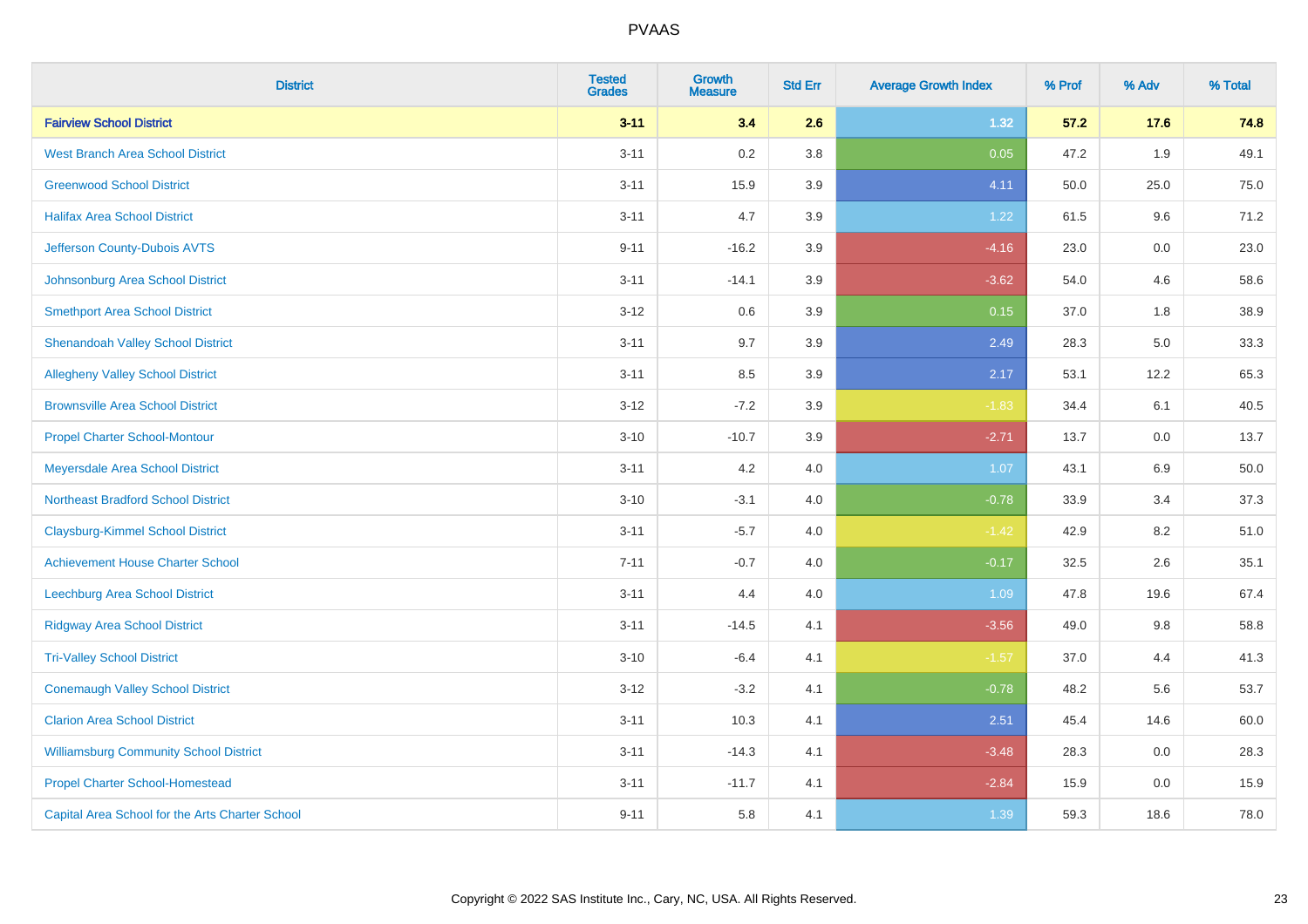| <b>District</b>                                        | <b>Tested</b><br><b>Grades</b> | <b>Growth</b><br><b>Measure</b> | <b>Std Err</b> | <b>Average Growth Index</b> | % Prof | % Adv   | % Total |
|--------------------------------------------------------|--------------------------------|---------------------------------|----------------|-----------------------------|--------|---------|---------|
| <b>Fairview School District</b>                        | $3 - 11$                       | 3.4                             | 2.6            | 1.32                        | 57.2   | 17.6    | 74.8    |
| <b>Curwensville Area School District</b>               | $3 - 11$                       | $-27.9$                         | 4.1            | $-6.72$                     | 42.5   | 4.1     | 46.6    |
| <b>Clarion-Limestone Area School District</b>          | $3 - 12$                       | $-2.5$                          | 4.1            | $-0.60$                     | 56.8   | 6.8     | 63.6    |
| <b>Chester Charter Scholars Academy Charter School</b> | $3 - 12$                       | 8.4                             | 4.1            | 2.03                        | 23.4   | 0.0     | 23.4    |
| <b>Western Beaver County School District</b>           | $3 - 11$                       | $-7.8$                          | 4.2            | $-1.87$                     | 56.5   | 6.5     | 63.0    |
| Pennsylvania Distance Learning Charter School          | $3 - 12$                       | 9.3                             | 4.2            | 2.22                        | 42.2   | 3.1     | 45.3    |
| <b>Berlin Brothersvalley School District</b>           | $3 - 11$                       | 4.0                             | 4.2            | 0.96                        | 48.8   | 14.0    | 62.8    |
| Jefferson-Morgan School District                       | $3 - 10$                       | $-9.9$                          | 4.2            | $-2.35$                     | 43.8   | 4.2     | 47.9    |
| <b>Aliquippa School District</b>                       | $3 - 11$                       | $-9.0$                          | 4.2            | $-2.14$                     | 11.0   | 0.0     | 11.0    |
| <b>Union School District</b>                           | $3 - 12$                       | 2.3                             | 4.2            | 0.54                        | 32.6   | 7.0     | 39.5    |
| <b>Susquehanna Community School District</b>           | $3 - 11$                       | $-2.8$                          | 4.2            | $-0.66$                     | 49.4   | 6.9     | 56.3    |
| <b>Otto-Eldred School District</b>                     | $3 - 11$                       | $-0.7$                          | 4.2            | $-0.15$                     | 56.2   | $6.2\,$ | 62.5    |
| <b>Jamestown Area School District</b>                  | $3 - 11$                       | 13.5                            | 4.2            | 3.19                        | 64.4   | 13.3    | 77.8    |
| <b>Union Area School District</b>                      | $3 - 11$                       | 1.9                             | 4.3            | 0.44                        | 61.5   | 0.0     | 61.5    |
| <b>Farrell Area School District</b>                    | $3 - 11$                       | $-10.4$                         | 4.3            | $-2.41$                     | 19.0   | 0.0     | 19.0    |
| <b>Ferndale Area School District</b>                   | $3 - 10$                       | $-5.8$                          | 4.3            | $-1.33$                     | 40.0   | $0.0\,$ | 40.0    |
| <b>West Side CTC</b>                                   | $9 - 10$                       | $-37.4$                         | 4.3            | $-8.64$                     | 8.8    | 0.0     | $8.8\,$ |
| <b>North Clarion County School District</b>            | $3 - 12$                       | 3.7                             | 4.3            | 0.85                        | 67.5   | 15.0    | 82.5    |
| <b>Blacklick Valley School District</b>                | $3 - 11$                       | 8.0                             | 4.3            | 1.85                        | 34.1   | 0.0     | 34.1    |
| <b>West Greene School District</b>                     | $3 - 11$                       | $-4.5$                          | 4.3            | $-1.04$                     | 36.6   | 7.3     | 43.9    |
| Morrisville Borough School District                    | $3 - 11$                       | 4.8                             | 4.3            | 1.10                        | 30.2   | 2.3     | 32.6    |
| <b>Jenkintown School District</b>                      | $3 - 11$                       | 12.5                            | 4.4            | 2.84                        | 54.6   | 29.6    | 84.1    |
| <b>Sullivan County School District</b>                 | $3 - 10$                       | $-4.0$                          | 4.4            | $-0.90$                     | 66.7   | 2.6     | 69.2    |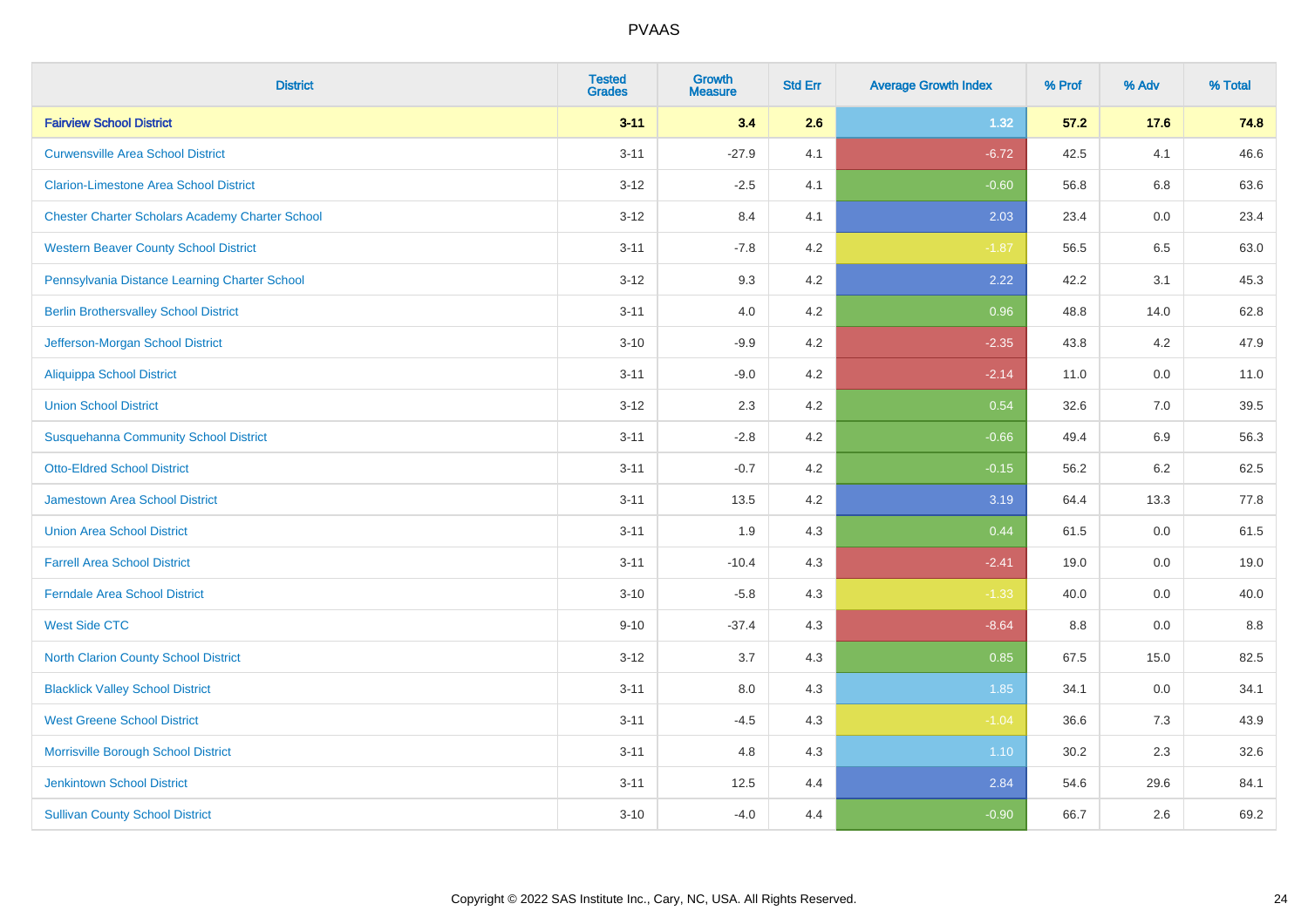| <b>District</b>                                 | <b>Tested</b><br><b>Grades</b> | <b>Growth</b><br><b>Measure</b> | <b>Std Err</b> | <b>Average Growth Index</b> | % Prof | % Adv   | % Total |
|-------------------------------------------------|--------------------------------|---------------------------------|----------------|-----------------------------|--------|---------|---------|
| <b>Fairview School District</b>                 | $3 - 11$                       | 3.4                             | 2.6            | 1.32                        | 57.2   | 17.6    | 74.8    |
| <b>Southern Fulton School District</b>          | $3 - 11$                       | $-23.7$                         | 4.4            | $-5.37$                     | 34.2   | 10.5    | 44.7    |
| <b>Benton Area School District</b>              | $3 - 10$                       | $-9.7$                          | 4.5            | $-2.18$                     | 43.2   | 5.4     | 48.6    |
| <b>Sugar Valley Rural Charter School</b>        | $3 - 11$                       | $-11.0$                         | 4.5            | $-2.46$                     | 14.9   | $0.0\,$ | 14.9    |
| <b>Monessen City School District</b>            | $3 - 10$                       | 8.3                             | 4.5            | 1.85                        | 42.9   | 2.9     | 45.7    |
| <b>Mastery Charter School - Gratz Campus</b>    | $7 - 10$                       | $-23.9$                         | 4.5            | $-5.29$                     | 2.9    | 0.0     | 2.9     |
| <b>Rochester Area School District</b>           | $3 - 11$                       | $-13.2$                         | 4.6            | $-2.89$                     | 19.5   | 1.3     | 20.8    |
| <b>Northern Potter School District</b>          | $3 - 12$                       | $-13.1$                         | 4.6            | $-2.84$                     | 37.5   | 0.0     | 37.5    |
| <b>Hanover Area School District</b>             | $3 - 11$                       | 2.2                             | 4.6            | 0.48                        | 42.9   | 5.7     | 48.6    |
| <b>Shade-Central City School District</b>       | $3 - 11$                       | $-5.9$                          | 4.6            | $-1.28$                     | 27.8   | 0.0     | 27.8    |
| <b>Southeastern Greene School District</b>      | $3 - 10$                       | 3.3                             | 4.6            | 0.72                        | 57.6   | 6.1     | 63.6    |
| <b>Avella Area School District</b>              | $3 - 12$                       | $-0.3$                          | 4.7            | $-0.05$                     | 49.3   | 14.5    | 63.8    |
| <b>Millville Area School District</b>           | $3 - 12$                       | $-0.9$                          | 4.7            | $-0.18$                     | 51.4   | 5.4     | 56.8    |
| La Academia Partnership Charter School          | $6 - 11$                       | $-11.0$                         | 4.7            | $-2.34$                     | 6.8    | 0.0     | 6.8     |
| <b>Reach Cyber Charter School</b>               | $3 - 11$                       | 8.1                             | 4.7            | 1.72                        | 42.4   | 4.6     | 47.0    |
| <b>Allegheny-Clarion Valley School District</b> | $3 - 10$                       | 7.8                             | 4.7            | 1.65                        | 53.3   | 3.3     | 56.7    |
| <b>Shamokin Area School District</b>            | $3 - 11$                       | $-7.7$                          | 4.8            | $-1.60$                     | 38.1   | 3.2     | 41.3    |
| <b>Roberto Clemente Charter School</b>          | $3 - 12$                       | 2.2                             | 4.9            | 0.45                        | 27.5   | 5.0     | 32.5    |
| Dr Robert Ketterer Charter School Inc           | $6 - 12$                       | 10.1                            | 5.0            | 2.04                        | 14.9   | 0.4     | 15.3    |
| <b>Cornell School District</b>                  | $3 - 11$                       | $-1.6$                          | 5.0            | $-0.32$                     | 33.8   | 1.5     | 35.4    |
| York Academy Regional Charter School            | $3 - 11$                       | 9.0                             | 5.0            | 1.79                        | 55.2   | 0.0     | 55.2    |
| <b>Oswayo Valley School District</b>            | $3 - 12$                       | 8.5                             | 5.0            | 1.68                        | 50.0   | 16.7    | 66.7    |
| <b>Forbes Road School District</b>              | $3 - 11$                       | 2.8                             | 5.1            | 0.56                        | 41.4   | 10.3    | 51.7    |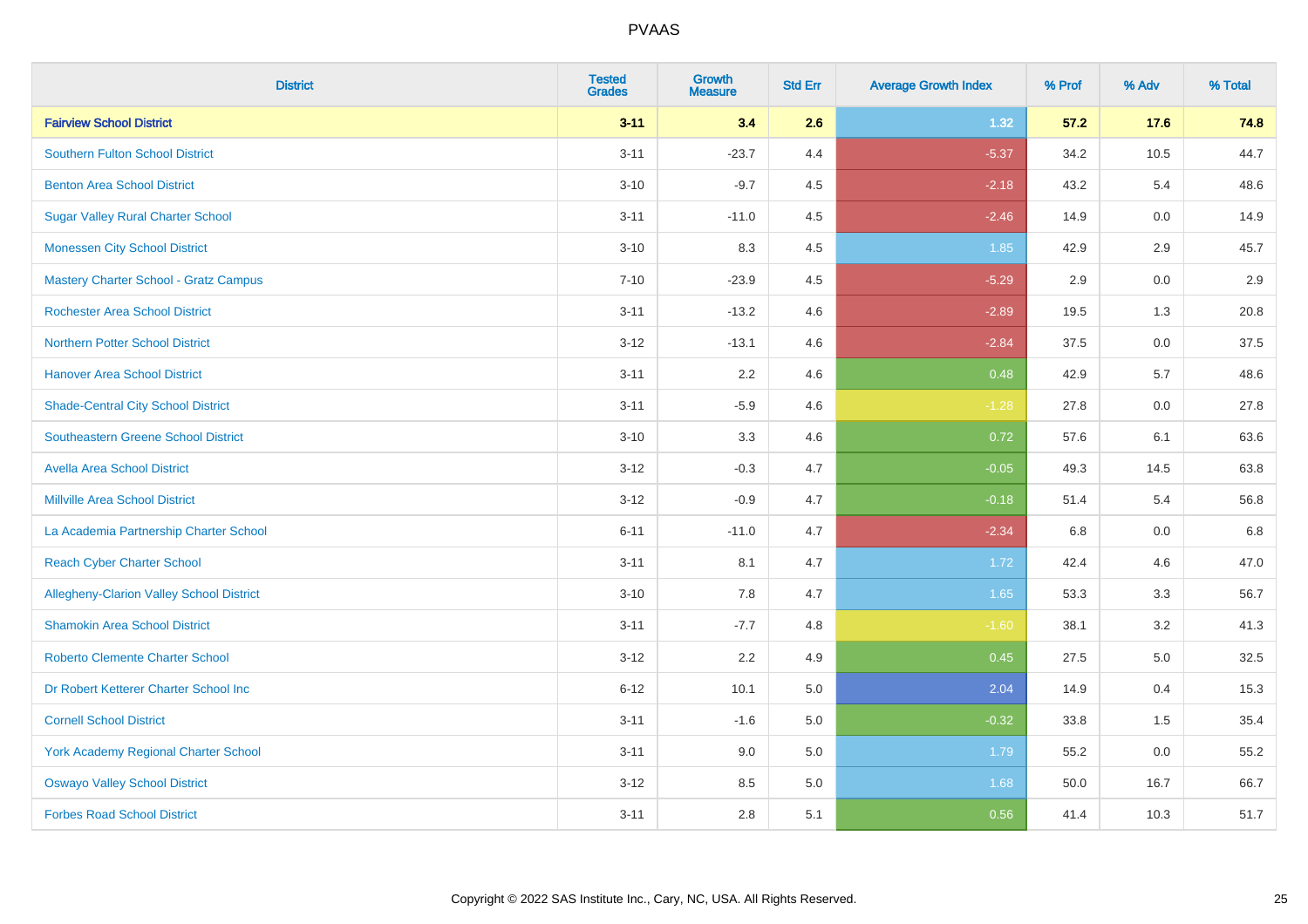| <b>District</b>                                         | <b>Tested</b><br><b>Grades</b> | <b>Growth</b><br><b>Measure</b> | <b>Std Err</b> | <b>Average Growth Index</b> | % Prof | % Adv   | % Total |
|---------------------------------------------------------|--------------------------------|---------------------------------|----------------|-----------------------------|--------|---------|---------|
| <b>Fairview School District</b>                         | $3 - 11$                       | 3.4                             | 2.6            | 1.32                        | 57.2   | 17.6    | 74.8    |
| <b>Tidioute Community Charter School</b>                | $3 - 11$                       | 5.7                             | 5.1            | 1.11                        | 34.4   | 21.9    | 56.2    |
| <b>Fannett-Metal School District</b>                    | $3 - 11$                       | $-3.4$                          | 5.1            | $-0.67$                     | 38.7   | 8.1     | 46.8    |
| The New Academy Charter School                          | $8 - 11$                       | $-10.4$                         | 5.2            | $-2.00$                     | 0.0    | $0.0\,$ | $0.0\,$ |
| <b>Galeton Area School District</b>                     | $3 - 11$                       | 2.2                             | 5.3            | 0.42                        | 41.3   | 4.4     | 45.6    |
| <b>Forest Area School District</b>                      | $3 - 11$                       | $-4.4$                          | 5.4            | $-0.81$                     | 36.2   | 2.1     | 38.3    |
| People For People Charter School                        | $3 - 12$                       | 13.3                            | 5.5            | 2.43                        | 13.5   | 0.0     | 13.5    |
| <b>Commodore Perry School District</b>                  | $3 - 11$                       | 3.2                             | 5.5            | 0.58                        | 58.3   | 0.0     | 58.3    |
| <b>Turkeyfoot Valley Area School District</b>           | $3 - 12$                       | $-4.3$                          | 5.6            | $-0.76$                     | 22.0   | 5.1     | 27.1    |
| <b>Pittston Area School District</b>                    | $3 - 11$                       | $-10.1$                         | 5.6            | $-1.80$                     | 38.1   | 9.5     | 47.6    |
| Lehigh Career & Technical Institute                     | $10 - 12$                      | 5.6                             | 5.6            | 0.99                        | 78.3   | 0.0     | 78.3    |
| <b>Gillingham Charter School</b>                        | $3 - 11$                       | $-4.4$                          | 5.6            | $-0.77$                     | 20.8   | 8.3     | 29.2    |
| <b>Mastery Charter School - Pickett Campus</b>          | $6 - 10$                       | 5.6                             | 5.7            | 1.00                        | 27.8   | 0.0     | 27.8    |
| Insight PA Cyber Charter School                         | $3 - 11$                       | 0.7                             | 5.7            | 0.12                        | 50.0   | 4.8     | 54.8    |
| Mastery Charter High School-Lenfest Campus              | $7 - 11$                       | 2.5                             | 5.7            | 0.43                        | 40.0   | 0.0     | 40.0    |
| Imhotep Institute Charter High School                   | $9 - 11$                       | $-5.3$                          | 5.8            | $-0.92$                     | 25.0   | 0.0     | 25.0    |
| Salisbury-Elk Lick School District                      | $3 - 11$                       | $-13.5$                         | 5.9            | $-2.30$                     | 27.8   | 0.0     | 27.8    |
| <b>Shanksville-Stonycreek School District</b>           | $3 - 10$                       | 7.0                             | 5.9            | 1.20                        | 64.7   | 17.6    | 82.4    |
| <b>Keystone Education Center Charter School</b>         | $3 - 12$                       | $-12.9$                         | 5.9            | $-2.19$                     | 28.0   | 0.0     | 28.0    |
| Hope For Hyndman Charter School                         | $3 - 11$                       | $-2.0$                          | 6.1            | $-0.32$                     | 33.3   | 0.0     | 33.3    |
| Esperanza Cyber Charter School                          | $3 - 11$                       | 7.1                             | 6.1            | 1.16                        | 9.1    | 0.0     | 9.1     |
| Center For Student Learning Charter School At Pennsbury | $6 - 12$                       | $-2.9$                          | 6.1            | $-0.47$                     | 42.9   | 0.0     | 42.9    |
| <b>Mastery Charter School - Thomas Campus</b>           | $3 - 10$                       | 2.1                             | 6.2            | 0.33                        | 28.6   | 0.0     | 28.6    |